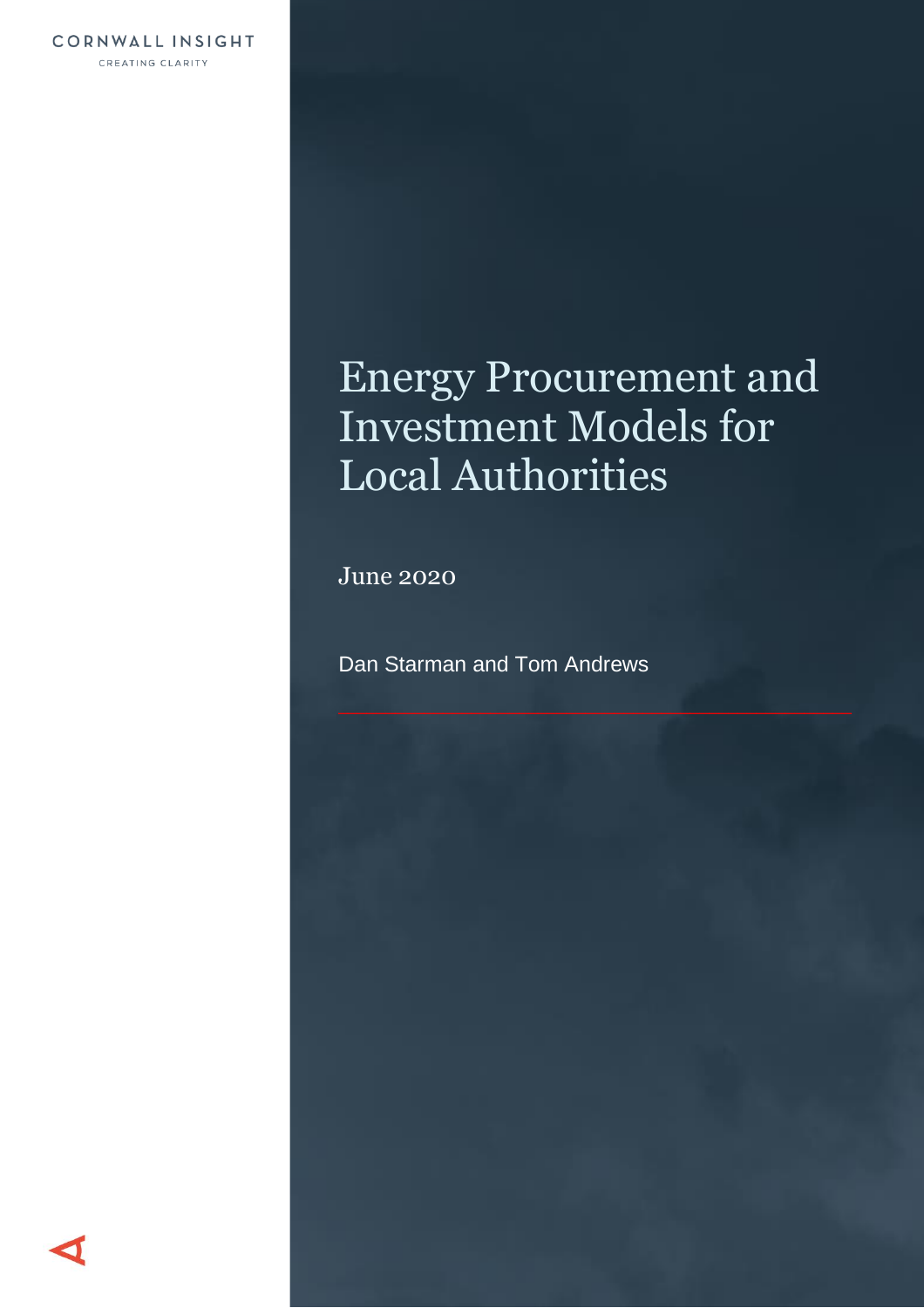## About Cornwall Insight

Getting to grips with the intricacies embedded in energy and water markets can be a daunting task. There is a wealth of information online to help you keep up-to-date with the latest developments, but finding what you are looking for and understanding the impact for your business can be tough. That's where Cornwall Insight comes in, providing independent and objective expertise. You can ensure your business stays ahead of the game by taking advantage of our:

- Publications Covering the full breadth of the GB energy industry our reports and publications will help you keep pace with the fast moving, complex and multi-faceted markets by collating all the "must-know" developments and breaking-down complex topics
- Market research and insight Providing you with comprehensive appraisals of the energy landscape helping you track, understand and respond to industry developments; effectively budget for fluctuating costs and charges; and understand the best route to market for your power
- Training, events and forums From new starters to industry veterans, our training courses will ensure your team has the right knowledge and skills to support your business growth ambitions
- Consultancy Energy market knowledge and expertise utilised to provide you with a deep insight to help you prove your business strategies are viable

For more information about us and our services contact us on [enquiries@cornwall-insight.com](mailto:enquiries@cornwall-insight.com) or 01603 604400.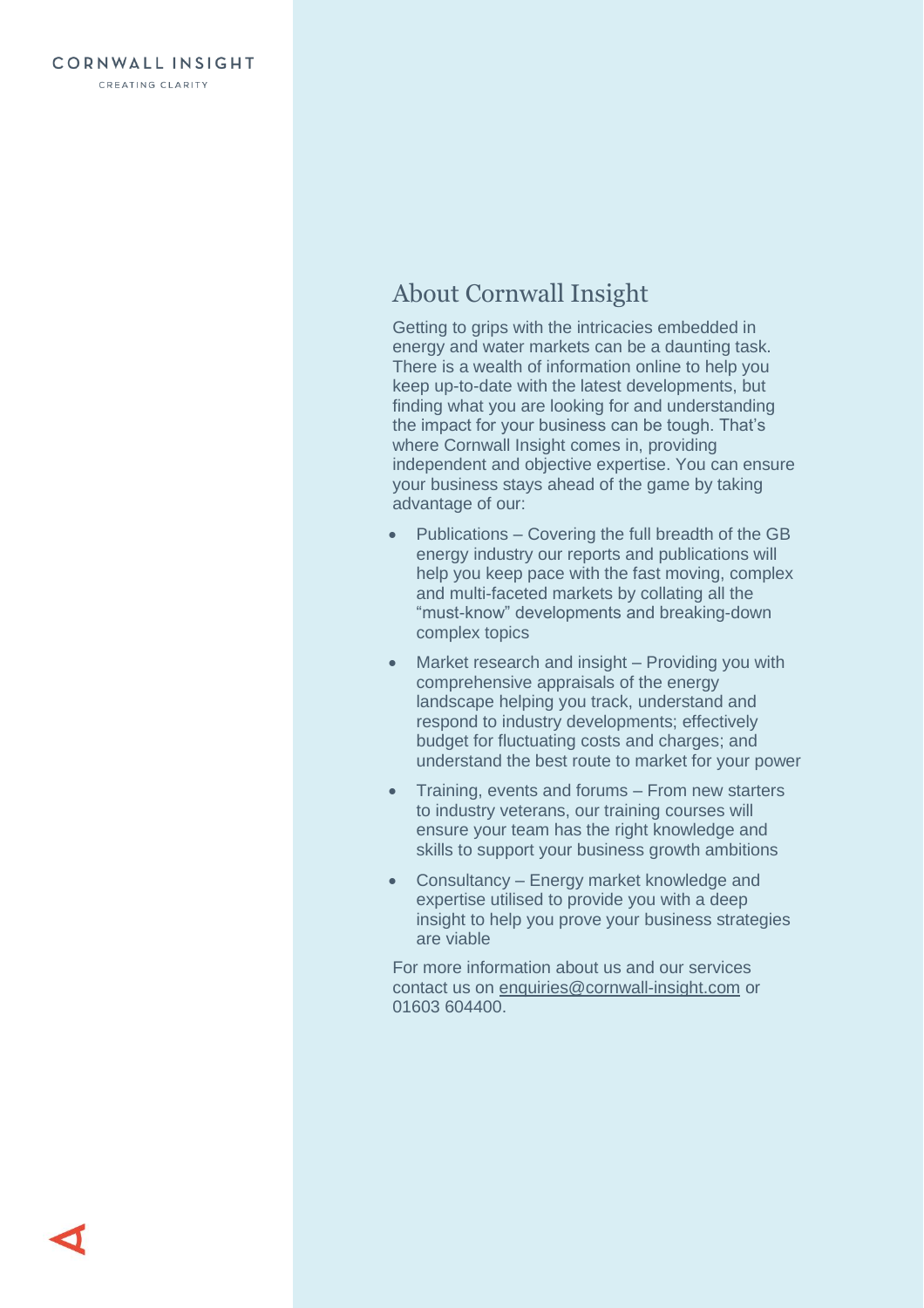## **Contents**

| 1 Executive summary                   | $\overline{4}$ |
|---------------------------------------|----------------|
| 1.1 Introduction                      | $\overline{4}$ |
| 1.2 Summary                           | $\overline{4}$ |
| 2 Open market and collective purchase | $\,8\,$        |
| 2.1 Description                       | $\,8\,$        |
| 2.2 Detailed overview of the SWOT     | $9$            |
| 2.3 Examples                          | 10             |
| 3 Corporate PPAs                      | 12             |
| 3.1 Description                       | 12             |
| 3.2 Detailed overview of the SWOT     | 14             |
| 3.3 Examples                          | 17             |
| 4 LA Ownership of Assets              | 18             |
| 4.1 Description                       | 18             |
| 4.2 SWOT                              | 21             |
| 4.3 Example                           | 22             |
| 5 JV Asset Development                | 23             |
| 5.1 Description                       | 23             |
| <b>5.2 SWOT</b>                       | 23             |
| 5.3 Examples                          | 24             |
| <b>6 Purchasing Developed Assets</b>  | 25             |
| 6.1 Description                       | 25             |
| 6.2 SWOT                              | 26             |
| 6.3 Examples                          | 26             |
| <b>7 Land Leasing Options</b>         | 27             |
| 7.1 Description                       | 27             |
| 7.2 SWOT                              | 27             |
| 7.3 Examples                          | 28             |
| 8 Glossary                            | 29             |
| <b>Revision history</b>               | 31             |
| Approvals                             | 31             |
| <b>Distribution</b>                   | 32             |

#### **Disclaimer**

While Cornwall Insight considers the information and opinions given in this report and all other documentation are sound, all parties must rely upon their own skill and judgement when making use of it. Cornwall Insight will not assume any liability to anyone for any loss or damage arising out of the provision of this report howsoever caused.

The report makes use of information gathered from a variety of sources in the public domain and from confidential research that has not been subject to independent verification. No representation or warranty is given by Cornwall Insight as to the accuracy or completeness of the information contained in this report.

Cornwall Insight makes no warranties, whether express, implied, or statutory regarding or relating to the contents of this report and specifically disclaims all implied warranties, including, but not limited to, the implied warranties of merchantable quality and fitness for a particular purpose. Numbers may not add up due to rounding.

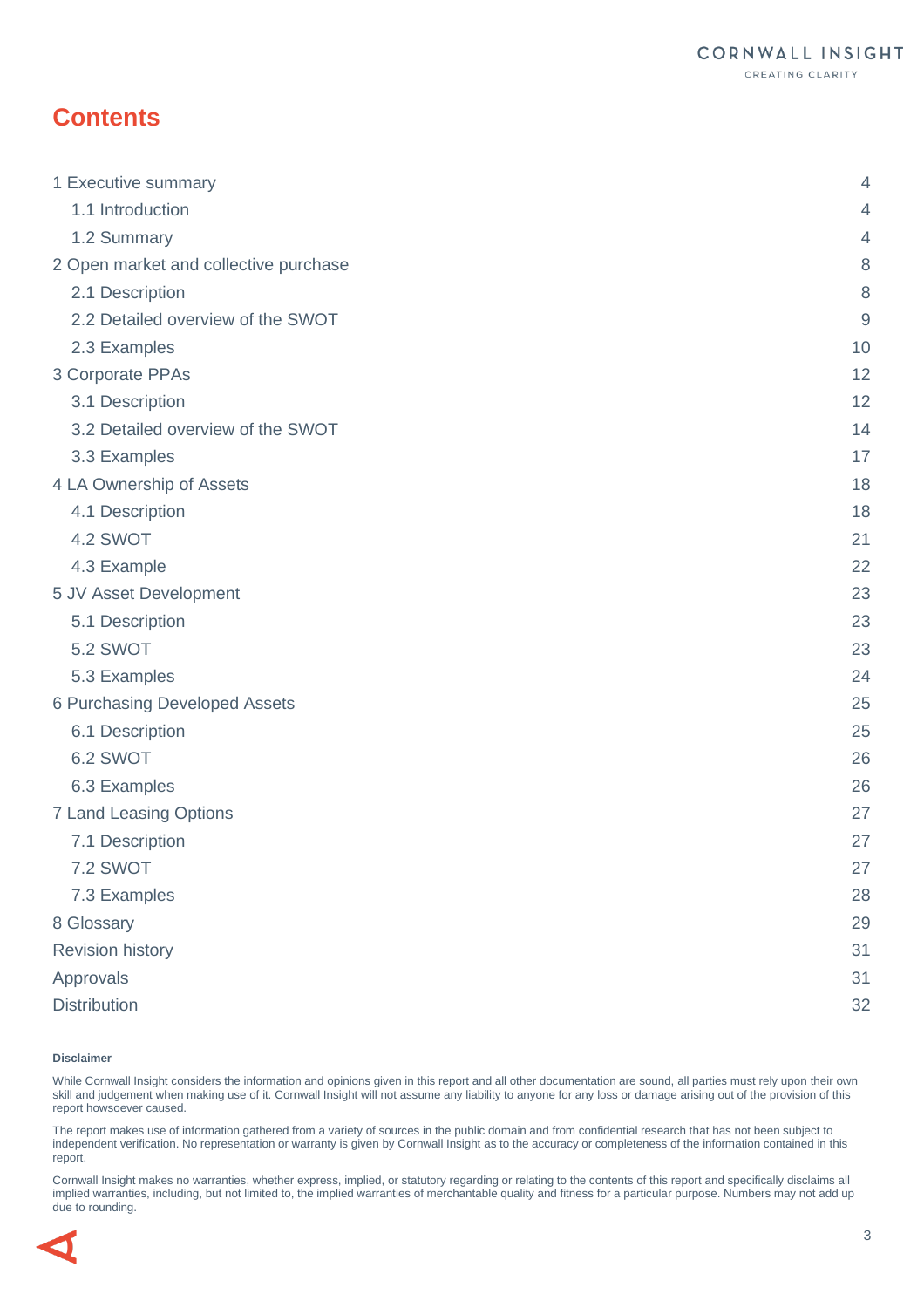## <span id="page-3-0"></span>1 Executive summary

## <span id="page-3-1"></span>1.1 Introduction

The Local Energy Hub initiative was launched by BEIS in 2018, following its successful Local Energy Programme which offered all LEPs funding to develop regional energy strategies. The five Local Energy Hubs were financed with a £4.8mn grant to set up, in their region, a coordinator backed by teams with technical, legal and financial expertise in the energy sector. They are tasked with providing practical support to LEPs and LAs to support the development of priority energy projects, up to the point of financeability.

The Greater South East Energy Hub (GSEEH) has approached Cornwall Insight (CI) to compile a summary overview of the options available to Local Authorities (LAs) in buying or producing their own power needs. This is not a comprehensive summary and nor does it make recommendations for an LA, but provides a condensed summary of six high level options available to LAs, summarising:

- The approach and process taken
- The relative strengths, weaknesses, opportunities and threats of each option (a SWOT analysis)
- The key risks associated with each option at the time of writing
- Other points relevant to the decision-making process and some examples of each option

The paper also contains a glossary at the rear to explain technical phrases and acronyms.

#### <span id="page-3-2"></span>1.2 Summary

The paper finds that different options will be suitable for different LAs depending upon:

- The driving force behind the decision to move to a renewable energy supply for green credentials, to be seen as innovative, to make best use of unused assets, etc – and the additional importance of cost
- The LA's experience in delivering, tendering for, and partnering for renewable energy projects or its appetite and knowledge of potential partners in delivering a project
- The LA's appetite for risk and view of different types of risk
- The presence of available capital reserves

The options, in brief are:

- Open market and collective purchase a traditional approach meeting power demand by purchasing on the open merchant market via a supplier, intermediary, or a trading partner – see chapter 2 for more information
- Corporate PPA (CPPA) an agreement connecting the purchaser to the offtake of a specific generator, although an energy supplier is still required to facilitate this transfer – see chapter 3
- LA ownership an LA or other body develops and owns the assets see chapter  $4$
- JV asset development the LA engages in a joint venture with another party to support the construction of one or more assets – see chapter 5
- Purchasing assets completing the purchase of constructed assets see chapter 6
- Land/ asset leasing options leasing land or roof space to an asset developer see chapter 7

The options presented in the paper are not necessarily exclusive and some options have interoperability – leasing of land/ assets for a development being pursued under a joint venture (JV) for example.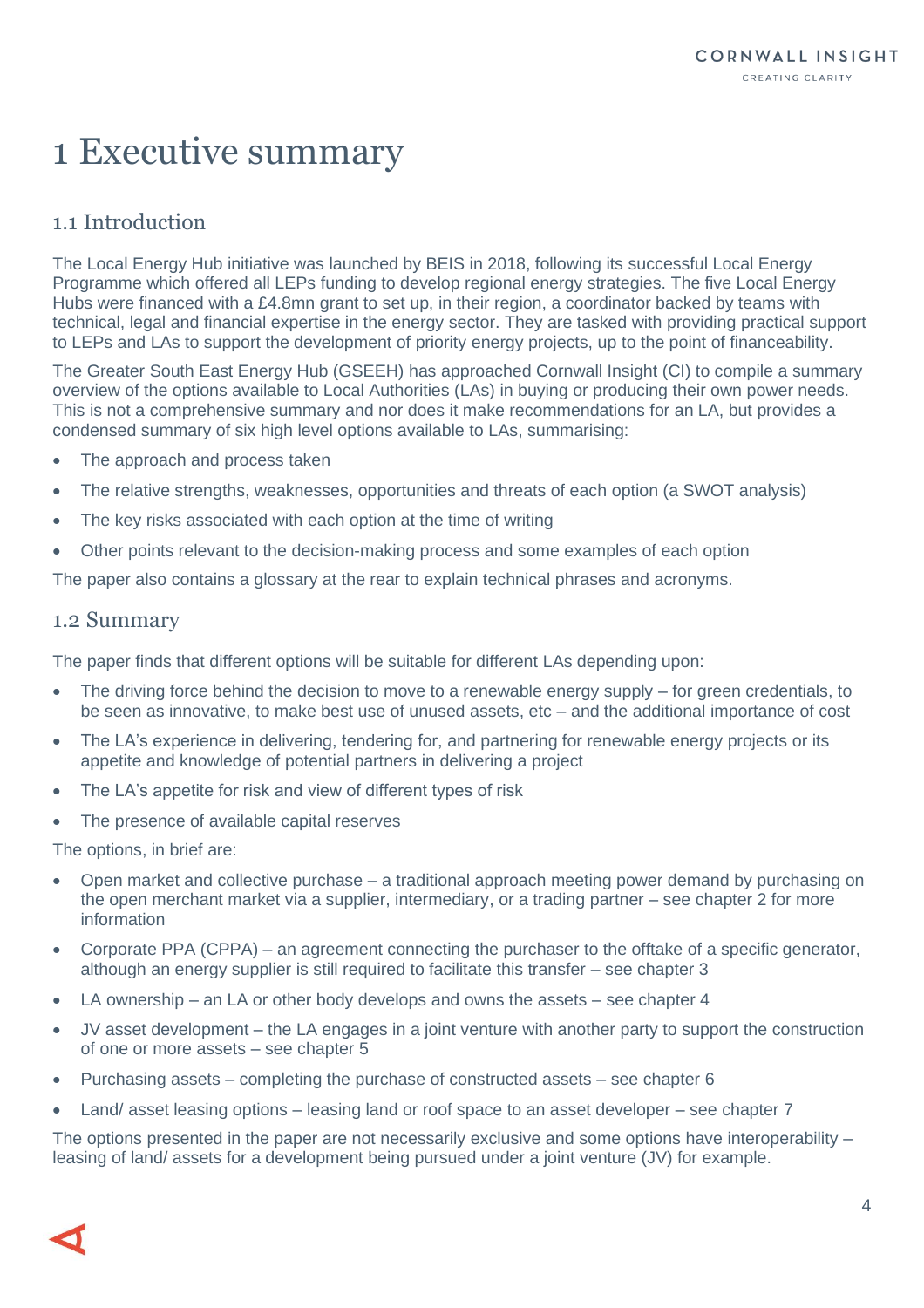CREATING CLARITY

A high-level summary of the relative green credentials, potential local benefit and the potential level of risk of each approach is outlined in [Figure 1.](#page-4-0)

#### <span id="page-4-0"></span>**Figure 1: Summary of approaches**

| <b>Strategy</b>                   | <b>Green</b><br>credentials |              | Local benefit Risk Exposure <sup>1</sup> | <b>Notes</b>     |
|-----------------------------------|-----------------------------|--------------|------------------------------------------|------------------|
| Open market                       | 1                           |              | 5                                        |                  |
| <b>CPPA</b>                       | 4                           | $4^*$        | 3                                        | *Can be national |
| <b>LA ownership</b>               | 5                           | 5            | 1                                        |                  |
| JV asset development              | 4                           | 4            | $\mathfrak{D}$                           |                  |
| <b>Purchasing assets</b>          | 3                           | $\mathbf{2}$ | $\mathfrak{D}$                           |                  |
| <b>Land/asset leasing options</b> | 2                           | 3            | 4                                        |                  |

#### *Source: Cornwall Insight*

Note that these are intended as a guide only, and the circumstances of each project will differ slightly. We have not attributed a score to the value of each method, as this is highly dependent on the particulars of each project. However, those models that expose the LA to a greater level of risk can be more valuable.

#### **1.2.1 Risks**

[Figure 2](#page-4-1) outlines some of the different risks that LAs may expose themselves to in adopting different approaches to meeting their power needs. Slightly transparent ticks denote that some of the risk will be managed in a contractual relationship with a counterparty – for example the potential for fixed price contracts via a supply, or fixing a price for wholesale power via a Power Purchase Agreement (PPA).

#### <span id="page-4-1"></span>**Figure 2: Overview of risks inherent with each option**

| <b>Strategy</b>                   | Different types of risk |  |  |                                                                 |   |  |
|-----------------------------------|-------------------------|--|--|-----------------------------------------------------------------|---|--|
|                                   |                         |  |  | Planning Construction Price Counterparty Operational Regulatory |   |  |
| Open market                       |                         |  |  |                                                                 |   |  |
| <b>Corporate PPA (CPPA)</b>       |                         |  |  |                                                                 |   |  |
| <b>LA ownership</b>               | $\checkmark$            |  |  |                                                                 |   |  |
| JV asset development              | √                       |  |  |                                                                 | ✓ |  |
| <b>Purchasing assets</b>          |                         |  |  |                                                                 |   |  |
| <b>Land/asset leasing options</b> |                         |  |  |                                                                 |   |  |

#### *Source: Cornwall Insight*

Only development of a physical asset, either solely or through a JV partnership, exposes the LA to planning and construction risk.

<sup>1</sup> All options are ranked 1-5 with 5 being the most attractive - Green Credentials and Local Benefit are greater with a score nearing 5 whereas Risk Exposure is lower with a higher score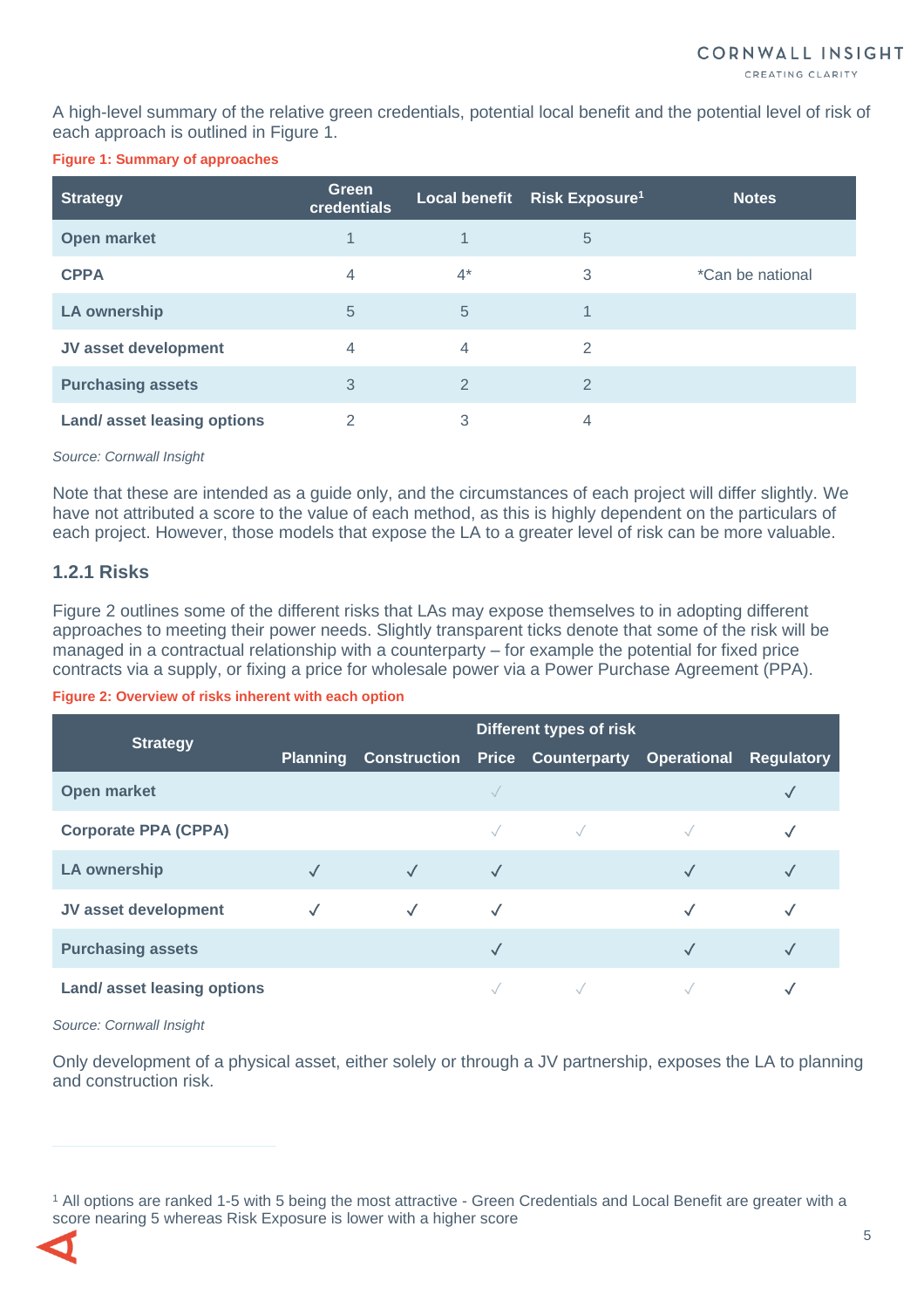All options expose the LA to price risk – the traditional method of collective purchase through an intermediary is designed to lower this price risk as much as possible by asking an organisation that is more expert in energy to do this on their behalf. Full or partial ownership of an asset allows the LA to mitigate some of this risk – if wholesale prices were to increase then the LA would expect increased revenues from its generation asset as well as higher energy bills.

The only model not exposed to operational risk of a particular asset in any way is the traditional energy purchasing approach, although contracts with the generator will typically insulate against much of this (nondelivery) risk. If the LA owns the asset, they are more exposed to this potential risk.

Regulatory risk is ever-present in the market, although there is potentially increased exposure to this if the LA owns a generation asset in addition to its consumption estate. A topical example of this is the ongoing network charging reviews being undertaken by Ofgem – these are expected to lower embedded benefits and are reducing the value available for generation assets located behind the consumption meter.

#### **1.2.2 SWOT analysis**

[Figure 3](#page-6-0) overleaf provides a summary of the relative strengths, weaknesses, opportunities and threats of each option. More detail can be found in the appropriate section:

- 2 Open market [and collective purchase](#page-7-0)
- 3 [Corporate PPAs](#page-11-0)
- 4 [LA Ownership of Assets](#page-17-0)
- 5 [JV Asset Development](#page-22-0)
- 6 [Purchasing Developed Assets](#page-24-0)
- 7 [Land Leasing Options](#page-26-0)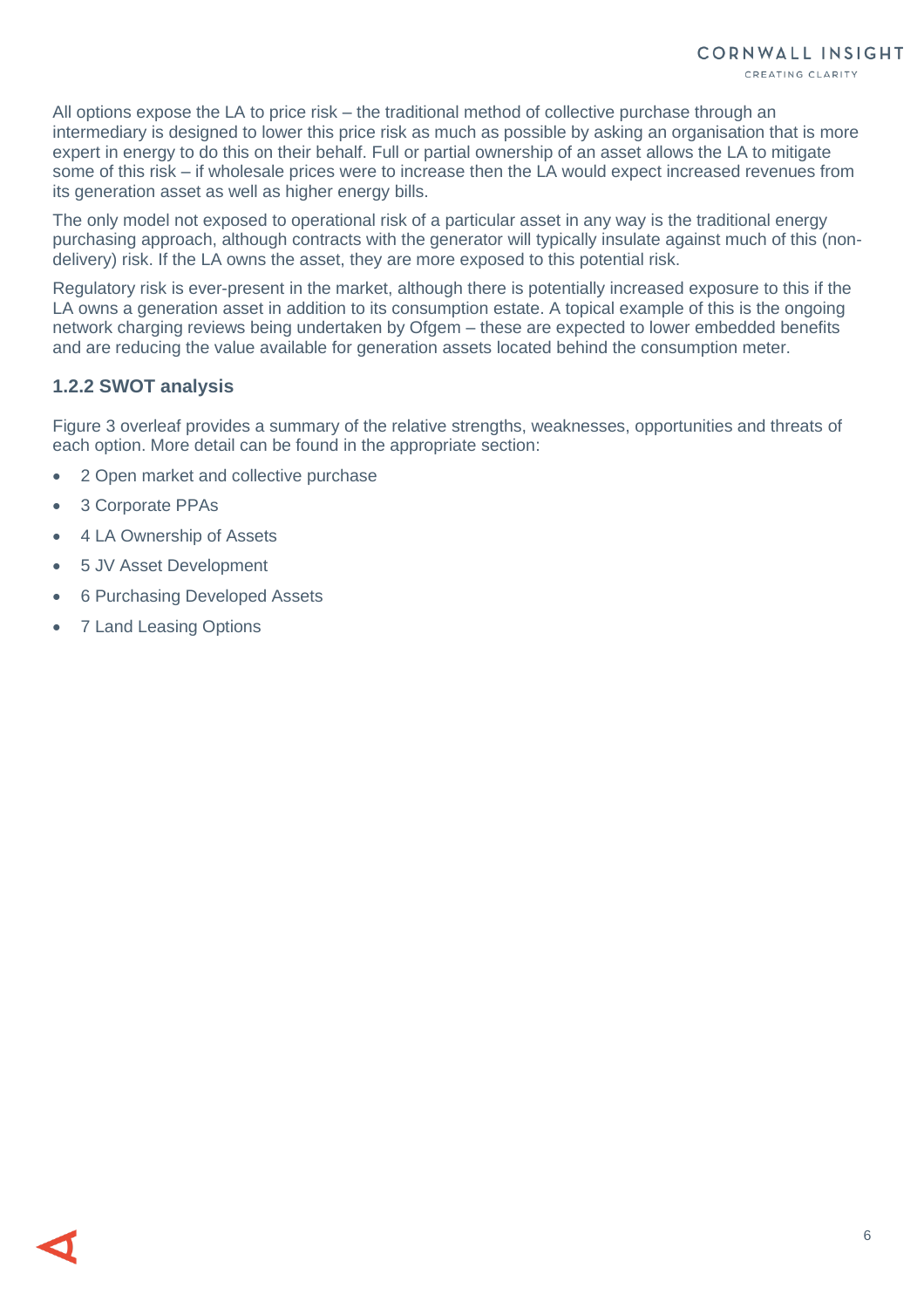#### CORNWALL INSIGHT

CREATING CLARITY

<span id="page-6-0"></span>

| <b>Strategy</b>                         | <b>Strengths</b>                                                                                                                                                                                                                                                                     | Weaknesses                                                                                                                                                                                                                                                                   | <b>Opportunities</b>                                                                                                                                                                                                                                                                                           | <b>Threats</b>                                                                                                                                                                                                                         |
|-----------------------------------------|--------------------------------------------------------------------------------------------------------------------------------------------------------------------------------------------------------------------------------------------------------------------------------------|------------------------------------------------------------------------------------------------------------------------------------------------------------------------------------------------------------------------------------------------------------------------------|----------------------------------------------------------------------------------------------------------------------------------------------------------------------------------------------------------------------------------------------------------------------------------------------------------------|----------------------------------------------------------------------------------------------------------------------------------------------------------------------------------------------------------------------------------------|
| <b>Open market</b>                      | The most understood approach – few<br>surprises and well understood compliance<br>with OJEU.                                                                                                                                                                                         | Focus on wholesale power prices - a<br>falling component of the bill. Potentially<br>inflexible and low LA control, lack of<br>innovation, and poor link with renewable<br>credentials                                                                                       | Potential change to procurement rules and<br>regulations in future with Brexit, increasing<br>support for flexibility within frameworks                                                                                                                                                                        | Volatile wholesale power price and<br>greater within day variation may affect<br>hedging. Falling component of the<br>overall bill.                                                                                                    |
| Corporate<br><b>PPA (CPPA)</b>          | <b>Strong Corporate Social Responsibility</b><br>(CSR) benefits - green credentials linked<br>to physical assets. Wholesale price<br>stability for both consumer and generator<br>depending on contract, thereby limiting<br>some price risk.                                        | More complex arrangement than<br>traditional supply and potentially harder to<br>tender for. May not be cost comparative to<br>other methods.                                                                                                                                | Potential link with local co-operative or<br>community asset. Could be used to support LA<br>business case for self-supply. Long term<br>agreement may be beneficial if prices rise.                                                                                                                           | Long term, fixed price agreement runs<br>risk of overpaying for power.<br>Procurement timescales would have to<br>be changed or adapted to fit long-term<br>nature of contract                                                         |
| <b>LA ownership</b>                     | Strong renewable and green credentials.<br>Potentially bring jobs and investment to<br>the community. Potentially lower cost and<br>provides a natural hedge for wholesale<br>power movements.                                                                                       | High risk option - fully exposed to market<br>movements Potentially complex, lengthy<br>and risky development process. A<br>potential lack of council knowledge of the<br>project development process and risk<br>management involved.                                       | Maximising access to cheap capital. Use of<br>underutilised assets like disused land, roof<br>space. Re-opening of Pot 1 technologies<br>(onshore wind, solar) in CfD regime. Use of the<br>local Energy Hub's knowledge and external<br>advisors. Access reform may mean lower up-<br>front connection costs. | Targeted Charging Review and network<br>charging reform alters the value of<br>embedded benefits and behind the meter<br>supply. Network constraints, planning<br>restrictions. Potential double-counting of<br>renewable credentials. |
| <b>JV</b> asset<br>development          | Supportive partnership. Can lead to a<br>simpler development process compared to<br>self-development - making use of external<br>expertise Owning generation assets<br>provides for some mitigation of price risk<br>or value sharing. Reduce LA time<br>commitment.                 | Potential lengthy implementation of<br>governance structure. May not wholly<br>support LA capability to deliver future<br>projects. Information/ knowledge<br>asymmetry between parties. Lower profit<br>than self-development - sharing<br>mechanism. Some loss of control. | Using low-cost public money to deliver ongoing<br>revenues for front-line services. Re-opening of<br>Pot 1 technologies (onshore wind, solar) in CfD<br>regime.                                                                                                                                                | Poorly aligned approach/ desires from<br>the collaboration. JV governance<br>arrangement is poorly implemented.<br>Network charging reform damages<br>embedded benefits and/ or behind the<br>meter value.                             |
| <b>Purchasing</b><br>assets             | Speed - potentially much faster than<br>developing new assets. Removes<br>planning, development and construction<br>risk. Significant revenues if plant are<br>subsidised - ongoing revenues over<br>lifetime of support. Provides a natural<br>hedge for wholesale power movements. | Potentially lower returns. Potentially<br>lengthy and expensive due diligence and<br>negotiation process.                                                                                                                                                                    | Potential refurbishing opportunities if near end<br>of operational life. Option to collocate with<br>storage assets at a later time.                                                                                                                                                                           | Network charging reform. Subsidy-free<br>assets have merchant risk - i.e. exposed<br>to future power prices. Potential for price<br>cannibalisation - low realised prices.<br>Ongoing market reform and change                         |
| <b>Land/asset</b><br>leasing<br>options | Potentially a simple method of supplying<br>the estate with renewable energy. Long-<br>term, low risk revenues for the LA. Could<br>support jobs and investment to the<br>community. Potential to deliver low-cost<br>green power for no upfront investment                          | Loss of majority of associated low-carbon<br>benefits where not behind the meter.<br>Potential double-counting of green<br>credentials. Little additional benefit of<br>doing a CPPA with developer on lease vs<br>unleased asset.                                           | Better use of LA building and land portfolios.<br>Maintenance for unused land assets, CPPA or<br>direct supply of low-cost energy to LA                                                                                                                                                                        | Network charging reform lowering the<br>value for behind the meter assets.<br>Decommissioning of generation assets<br>should be considered from outset                                                                                 |

#### **Figure 3: Summary SWOT analysis for all options assessed**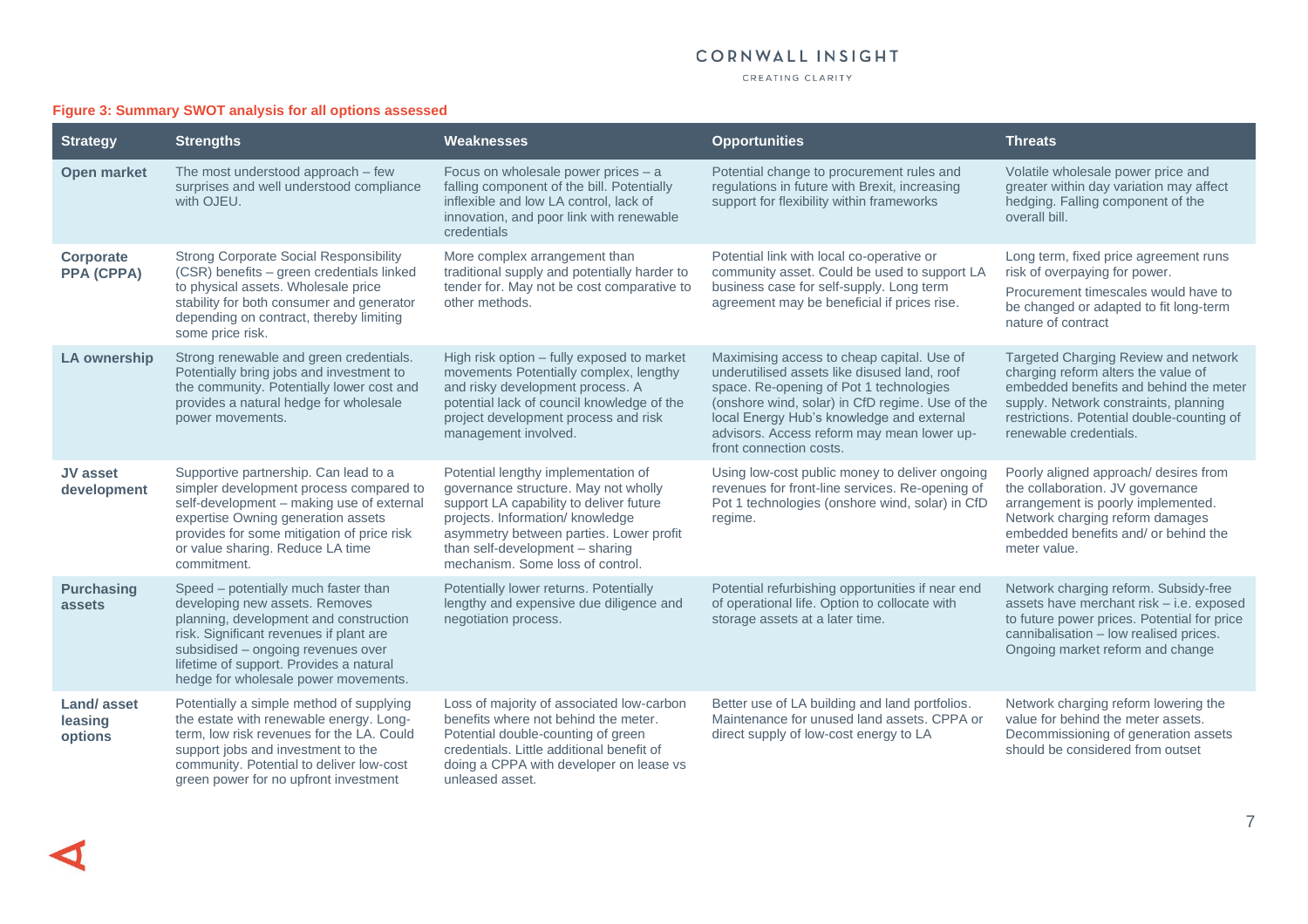## <span id="page-7-0"></span>2 Open market and collective purchase

## <span id="page-7-1"></span>2.1 Description

The most traditional approach to meeting an estate's power supply is by purchasing the power on the open merchant market via a supplier, third party intermediary (TPI, often a public buying organisation (PBO)), or a trading partner. Collective energy purchasing, as employed by most of the public estate through organisations such as LASER and the Crown Commercial Service (CCS), is a long-standing method to secure wholesale energy as part of a wider energy service contract.

This is undertaken through these organisations' Framework Agreements, directly through energy brokers and other third-party intermediaries (TPIs), with the benefits of such an approach being:

- Pre-agreed terms and conditions (T&Cs) with accredited energy suppliers
- Saving of time and resources associated with the procurement of energy for a public sector entity
- Full compliance with public procurement rules (i.e. OJEU)
- Purchasing wholesale energy as part of a larger collective, leveraging the collective buying power of the group to secure energy at a better price and on better contract terms and conditions than would be achieved by tendering as an individual entity
- The provision (potentially) of a wider package of services in addition to the wholesale cost of power, which may include bill validation, energy savings services, and other associated products.

The primary benefits of this approach are therefore reliant upon both being able to secure favourable T&Cs, better manage the wholesale element of the delivered energy bill and that this in turn enables effective risk management of exposure to the energy market. Public sector bodies may also have chosen to utilise an energy framework through a private sector energy broker or have contracted on a standalone basis.

Many of these frameworks are now supplying renewable power to purchasers, either as a default option or at a small increase in cost. This supply is generally backed by Renewable Energy Guarantee of Origin (REGO) certificates, purchase and surrender of which proves to Ofgem and to consumers that the supplier is matching the volume of energy supplied has been matched to renewable energy put on the networks.

#### **2.1.1 Procuring green power through a framework**

This exercise is relatively simple, with a standard energy procurement exercise run but including the requirement for procuring green power.

| <b>Strengths</b>                                                    | <b>Weaknesses</b>                                                     | <b>Opportunities</b>                                                        | <b>Threats</b>                                   |
|---------------------------------------------------------------------|-----------------------------------------------------------------------|-----------------------------------------------------------------------------|--------------------------------------------------|
| The most understood<br>approach - few surprises                     | A potentially inflexible<br>approach                                  | Brexit - procurement rules<br>and regulations                               | Volatile wholesale power<br>price over long term |
| Well understood OJEU<br>compliance                                  | Wholesale cost focus.<br>which is a falling<br>proportion of the bill | Procurement bodies may<br>offer some support to<br>move to other models     | Greater variation in within-<br>day power price  |
| Simplest and cheapest<br>option to upgrade to low-<br>carbon energy | Reliant on partner's<br>purchasing power                              | Additional revenue for LA-<br>owned generators from<br>sale of certificates | Accusations of<br>"greenwashing"                 |
| Range of parties can<br>assist with this approach                   | Poor autonomy/LA<br>control                                           |                                                                             |                                                  |

**Figure 4: SWOT analysis for open market purchase of power**

*Source: Cornwall Insight*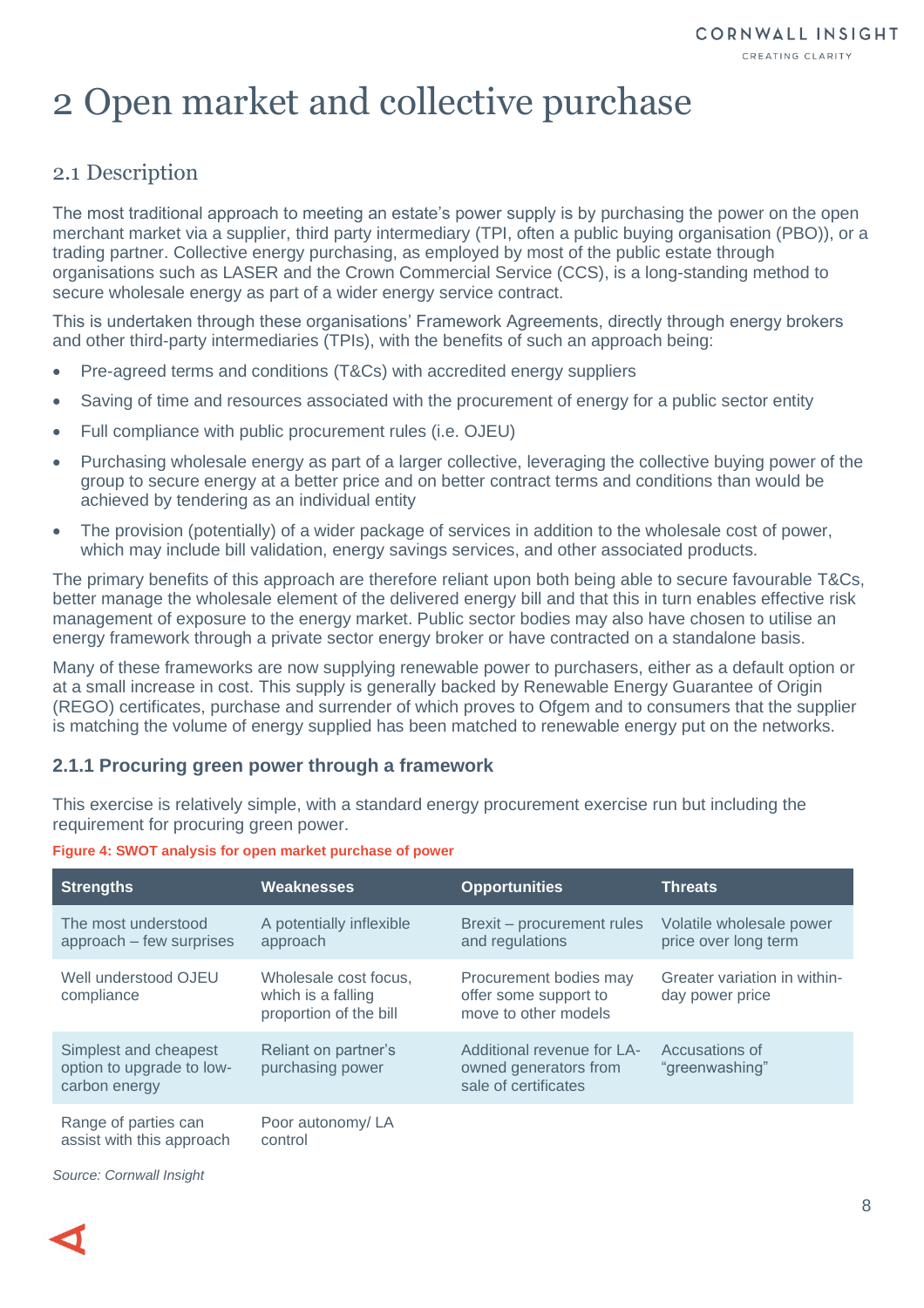## <span id="page-8-0"></span>2.2 Detailed overview of the SWOT

Although the "traditional" approach to collective energy purchasing is synonymous with cost reduction, it is subject to a number of limitations.

#### **2.2.1 Wholesale focus**

It is focused primarily on the wholesale cost of energy, which Cornwall Insight analysis indicates will become a declining component of the delivered energy bill in the coming years particularly in the case of electricity**.** As a result, the benefits of this "traditional" approach will potentially decline over time. This means that those elements of the bill that cannot be managed through traditional collective purchasing are set to assume a growing importance.

Furthermore, those end users adopting this method must accept services that may not suit their business needs and remain subject to the same risk of poor supplier performance– potentially without any recourse to address this through measures such as enforceable service level agreements (SLA).

Adopting a suitably engaged and interconnected strategy that enables dialogue with relevant stakeholders – suppliers, network operators, technology providers and customers – is of key importance to ensure that the opportunities that present themselves in respect of such wider areas are managed for the benefit of public sector stakeholders. Here, such opportunities could include those relating to: economic development; low carbon energy; transport; air quality; ill-health prevention; housing; fuel poverty; domestic collective switching; and education and energy literacy.

A focus on wholesale elements alone through a traditional collective purchasing approach may overlook these opportunities. With a growing number of opportunities in the community energy space, the potential exists to work with partners to pursue wider social and economic benefits while at the same time controlling energy costs, getting services to meet business requirements and pursuing wider, socially-focused strategies.

#### **2.2.2 "Energy-as-a-service" offerings**

In the face of growing competition and pressure on profit margins, technological innovation and a growing need to differentiate their products, energy suppliers are increasingly offering alternative products and services. At the non-domestic level, these include: low carbon energy; solar PV generation; battery storage; energy efficiency; alternative energy supply models including demand-side response and flexibility aggregation, and; community engagement as part of alternative energy supply models.

As a result, the traditional role of the energy supplier is increasingly evolving into one based on the provision of energy-as-a-service, providing an opportunity to demand a more innovative approach and the potential to establish longer-term energy partners. Here, partners would include energy suppliers (the most economically advantageous outcome may be to have more than one supplier per energy commodity), electricity generators and infrastructure providers.

On the assumption that traditional collective purchasing arrangements do not incorporate these elements, those end users that wish to adopt them may incur an additional cost in doing so, which may reduce some of the financial benefits associated with receiving a lower wholesale price of energy under the "traditional" approach to collective purchasing.

#### **2.2.3 "Greenwashing" and additionality**

Most energy contracts sold as providing green or renewable electricity to consumers are backed by REGOs, which are provided to generators by the regulator on generation of green power and sold to suppliers for the purpose of demonstrating the sale of green power. This is legally valid but there are two key disadvantages in the REGO scheme – there is no link between the REGO and the wider electricity industry settlement process, meaning that a REGO does not link electricity production and consumption to the same time; and the price of REGOs remains very low.

Relatively small amounts of money are paid for REGOs – Cornwall Insight's March 2020 REGO survey indicated prices in the range of £0.50/MWh, compared to wholesale prices around £40/MWh (note that in March-April 2020, the Covid-19 health crisis has pushed GB wholesale prices down to the £25-30/MWh range). This low price and no explicit link with the "green power" produced by renewable plant mean the

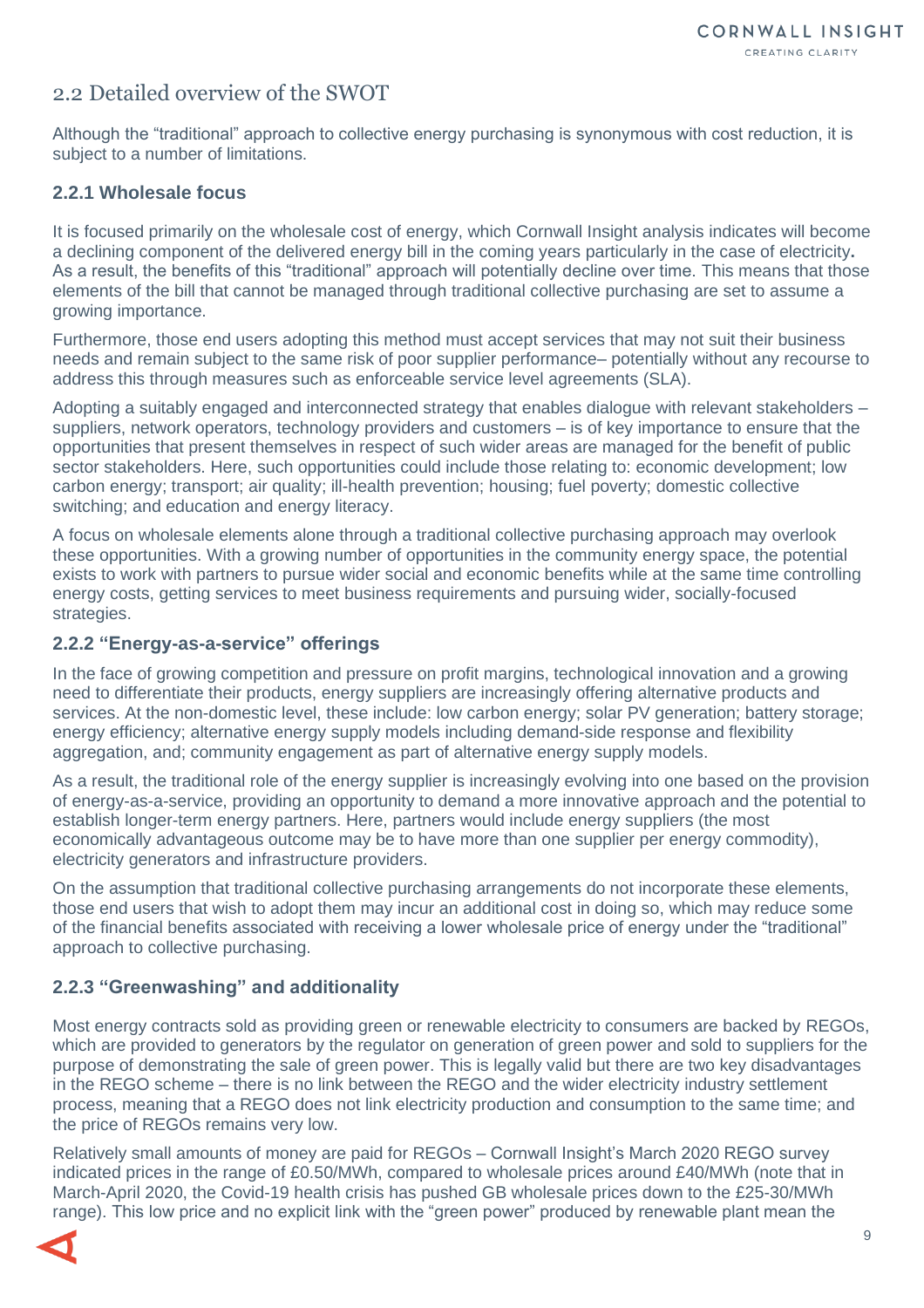regulator has begun to question the extent to which REGO-backed renewable tariffs are supporting the deployment of additional renewable generation.

| <b>December 19 survey</b> | March 2020 survey |
|---------------------------|-------------------|
| £0.53/MWh                 | £0.28/MWh         |
| £0.66/MWh                 | £0.47/MWh         |
| £0.72/MWh                 | £0.49/MWh         |
|                           |                   |

**Figure 5: REGO Value for current and future Fuel Mix Disclosure (FMD) years**

*Source: Cornwall Insight*

#### <span id="page-9-0"></span>2.3 Examples

#### **2.3.1 LASER Energy**

The LASER Energy PBO is able to source renewable power under its Flexible Gas and Electricity frameworks, backed by renewable certificates: REGOs for electricity and Biomethane Certification Scheme (BMC) certificates for gas. It also provides sleeving/ Corporate PPA services to users (see section [3\)](#page-11-0).

#### **2.3.2 LEP**

The London Energy Project (LEP), operated by a group of 36 London councils, operates as a PBO for energy. Its 2020-24 contracts offer certified green energy at no additional cost; it also provides a range of other services to users, from water retail to complex commodity trading and self-generation options.

#### **2.3.3 Green energy suppliers**

Of the 33 leading non-domestic energy suppliers (as identified by Cornwall Insight), nearly half (16) only offer tariffs including 100% renewable electricity. These are outlined below. Of the remainder, those who publish their fuel mix (13) offer an average of 28% renewable power to their consumers.

| <b>Supplier</b>        | 100% renewable electricity<br>tariffs only | <b>Power matched to UK</b><br>renewable generation |
|------------------------|--------------------------------------------|----------------------------------------------------|
| Good Energy            | $\checkmark$                               | 100%                                               |
| Ecotricity             | ✔                                          | 100%                                               |
| Octopus                | ✓                                          | 100%                                               |
| <b>Bulb</b>            | ✔                                          | 100%                                               |
| <b>Haven Power</b>     |                                            | 100%                                               |
| <b>Opus Energy</b>     | ✓                                          | 100%                                               |
| Orsted                 | $\checkmark$                               | 100%                                               |
| SmartestEnergy         | $\checkmark$                               | 80%                                                |
| <b>Clear Business</b>  | $\checkmark$                               | 100%                                               |
| <b>Pozitive Energy</b> | ✔                                          | 100%                                               |
| <b>Bryt Energy</b>     |                                            | 100%                                               |
| Vattenfall             |                                            | 100%                                               |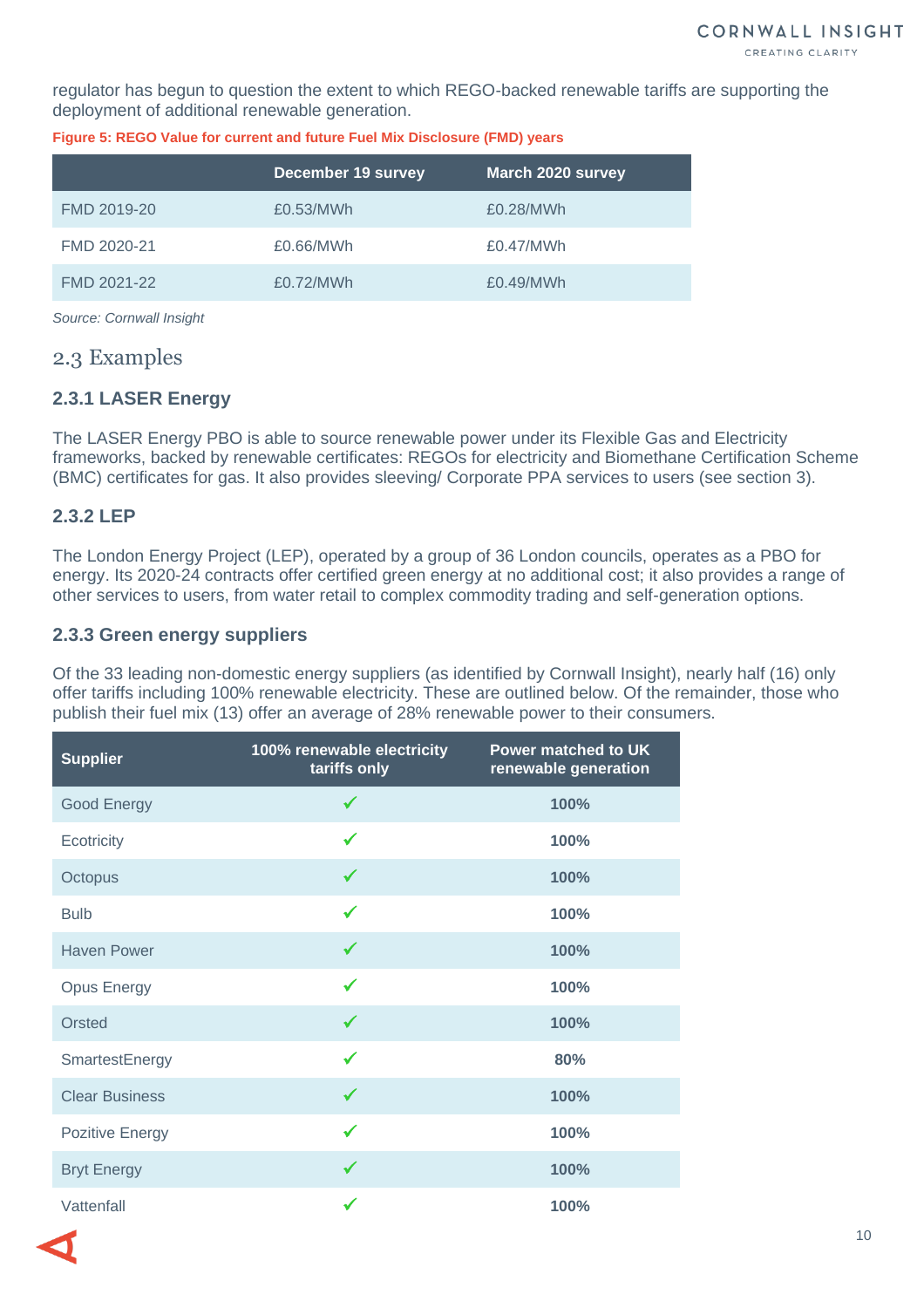### CORNWALL INSIGHT

CREATING CLARITY

| <b>Supplier</b>             | 100% renewable electricity<br>tariffs only | <b>Power matched to UK</b><br>renewable generation |
|-----------------------------|--------------------------------------------|----------------------------------------------------|
| <b>Squeaky Clean Energy</b> |                                            | 100%                                               |
| <b>F&amp;S Energy</b>       |                                            | 100%                                               |
| <b>Green Energy</b>         |                                            | 100%                                               |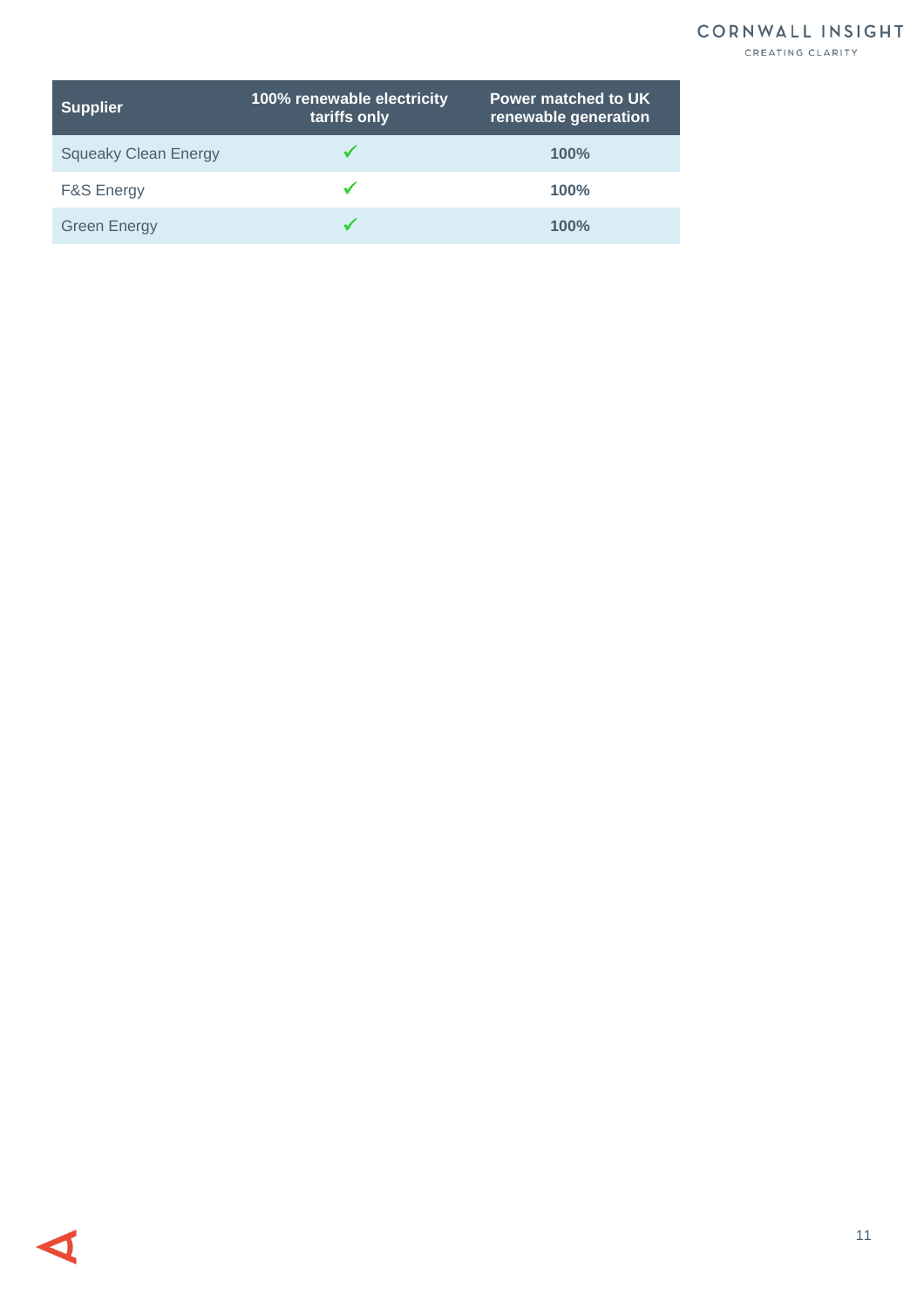## <span id="page-11-0"></span>3 Corporate PPAs

## <span id="page-11-1"></span>3.1 Description

The Corporate Power Purchase Agreement (CPPA) is an agreement connecting the LA to a specific generator, to offtake power directly into the LA's portfolio. An energy supplier is still required to facilitate this transfer in central industry settlement, with the CPPA essentially replacing the supplier's wholesale energy procurement and hedging strategy – though the supplier would still manage balancing functions.

Historically, deals have been between major blue-chip corporates and new-build renewable generation for long tenures (10-15 years). More recently, other corporates – including LAs – have been signing CPPAs, and shorter contract tenures (as short as 3 years) have become more common<sup>2</sup>.

End-users can choose a generator to match their CSR needs (e.g. green, local) and as renewable energy generation becomes cheaper, prices have come closer in line with wider market prices. However, given lack of diversification in generation and supplier fees for the facilitation of the contract and to cover issues such as portfolio balancing, LAs should not expect lower prices than the wider wholesale market in the round.

While many LAs have looked for sleeving to significantly cut their costs for power – including by doing deals in the past with fossil or Energy from Waste assets – this is not generally the benefit of a CPPA. Instead, LAs should look to demonstrate their CSR credentials, stabilise power prices for the long term, and create wider area economic benefits from CPPA deals.

There are two main types of CPPA: sleeved (or direct), and synthetic (or indirect) CPPAs. The sleeved CPPA is the most common currently in Great Britain and is a contract between the corporate and the generator, with the supplier facilitating. The Synthetic CPPA is a pair of contracts, between the generator and the supplier, and the supplier and the corporate, fixing the energy price. The latter form is becoming more common as it offers more flexibility to generators and corporates, potentially allowing more than one party on each end of the deal – supporting the aggregation of generation and demand to add flexibility to contracts.

[Figure 6](#page-11-2) and [Figure 7](#page-12-0) present these structures.

#### <span id="page-11-2"></span>**Figure 6: Direct CPPA structure**



<sup>&</sup>lt;sup>2</sup> Typically, a longer contract tenure will see a larger discount to the cost of wholesale power, due to the certainty provided to the investors in generation assets over income for that period and therefore lower risk.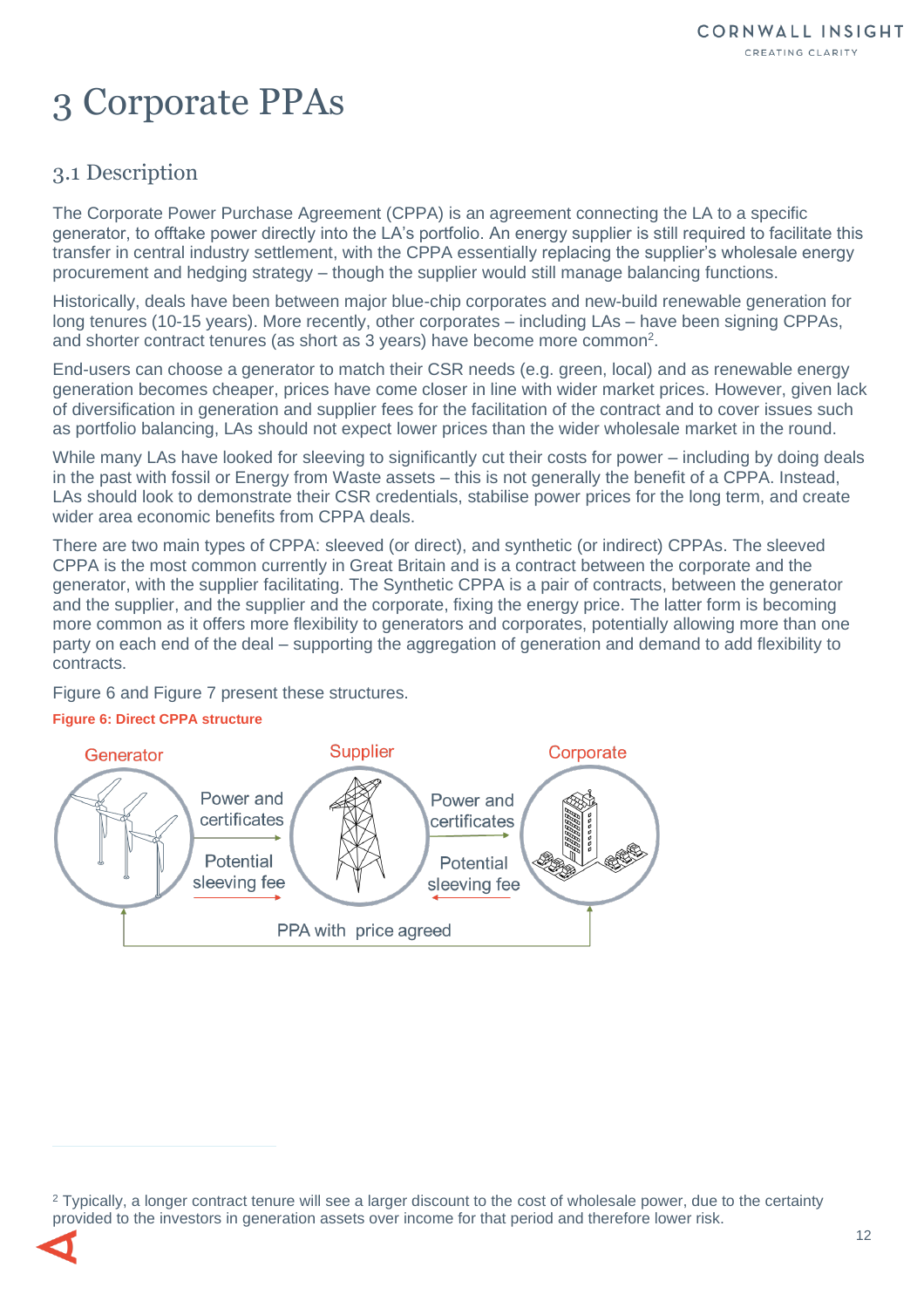#### <span id="page-12-0"></span>**Figure 7: Indirect CPPA structure**



### **3.1.1 Delivering a CPPA**

LAs will typically seek CPPA deals in two ways: i) through building and operating their own generating assets, or ii) by a public tender process to find one or more other party in the deal (a generator and/or a supplier). [Figure 8](#page-12-1) sets out the four main routes to market for identifying partners to CPPA deals.

<span id="page-12-1"></span>**Figure 8: Finding a CPPA – routes to market**



There are key steps to deliver a CPPA agreement, including tendering and negotiation phases.

- Development of CPPA tendering criteria with project sponsors, including a clear understanding of underlying goals for the exercise
- High-level assessment of commercial and contractual terms that the LA could achieve from the CPPA
- Determination of potential generator and supplier lists
- Drafting of Invitation to Tender (ITT)/ Request for Proposal (RFP) documentation
- Issuing of RFP to potential generators (and suppliers if necessary), management of queries in respect of the CPPA and the LAs requirements
- Commercial and contractual assessment of initial ITT/ RFP responses
- Short-list of generators (and suppliers) for interview by the LA and further discussion/ negotiation to seek further clarity on commercial and contractual terms

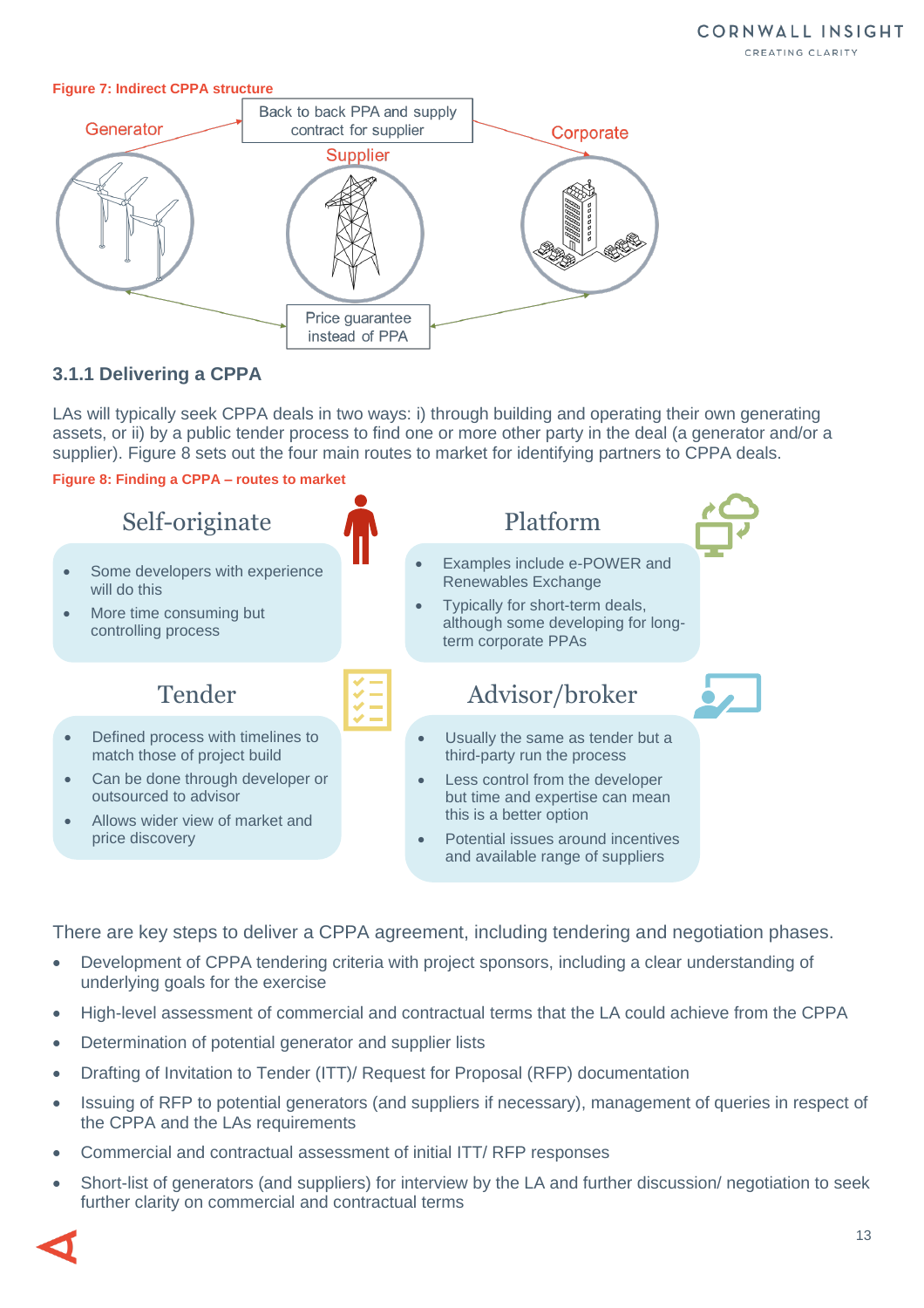- Updating the commercial and contractual analysis as a result of the interviews to determine a preferred generator (and supplier)
- Negotiating amended PPA terms with the preferred generator (and supplier) in conjunction with legal support

#### **Figure 9: SWOT analysis for corporate PPAs**

| <b>Strengths</b>                                                 | <b>Weaknesses</b>                                                               | <b>Opportunities</b>                                                                           | <b>Threats</b>                                                                                         |
|------------------------------------------------------------------|---------------------------------------------------------------------------------|------------------------------------------------------------------------------------------------|--------------------------------------------------------------------------------------------------------|
| Provides "additionality" -<br><b>CSR</b> benefits                | Complex, with many<br>moving parts and<br>participants                          | Long term, fixed price<br>agreement offers chance<br>of underpaying for power                  | Long term, fixed price<br>agreement runs risk of<br>overpaying for power                               |
| Fixes power price over the<br>long term, delivering<br>stability | Risks in balancing<br>generation and<br>consumption, or paying<br>fees for this | Can support a business<br>case for the LA to invest in<br>its own offsite generation<br>assets | Lack of flexibility in<br>contracting, typically<br>locked in for 5 to 12 years<br>under one agreement |
| Wider economic benefits                                          | Tends not to offer cost<br>reductions                                           | Growing awareness and<br>market for CPPAs                                                      | Price cannibalisation<br>potentially lowering price<br>offset through CPPA                             |

*Source: Cornwall Insight*

## <span id="page-13-0"></span>3.2 Detailed overview of the SWOT

#### **3.2.1 Balancing responsibilities**

Generally, under a CPPA the supplier will retain responsibility for balancing the end user's consumption against the generator's output. This includes both buying extra energy to top-up when the generator produces less than the end user consumes and selling excess generation when it produces more than is consumed. These purchases and sales will generally be done on the Day-Ahead or Intraday Markets; the CPPA contract will set out the exact arrangements.

The contract will also set out who is responsible for the costs or will benefit from the profits of this sale. Typically, this will be the end user.

This drives an additional risk to the party responsible. Sales of excess energy are likely to derive lower value than average prices, as wholesale energy prices tend to fall when renewable generators are experiencing a period of high generation. Purchasing extra energy will tend to be more expensive due to the inverse of this effect. This may not be the case if the business has an energy-use pattern very different from the average GB consumption patterns – e.g. consuming a lot of energy overnight or at the weekend – or can be flexible in when it uses energy.

#### **3.2.2 Additionality**

Delivering the LA's power requirements from a specific named generator offers the highest level of environmental CSR benefits to the organisation. A CPPA can also help deliver other LA objectives – supporting the local economy by delivering low carbon generation construction and operation jobs or providing community benefits, for example.

#### **3.2.3 Complexity**

With two other participants to identify and negotiate with, and a raft of contract terms and conditions as well as pricing levels to agree, delivering a CPPA is a complex and lengthy task. Some of the key contract terms and risks are set out below in [Figure 10.](#page-14-0)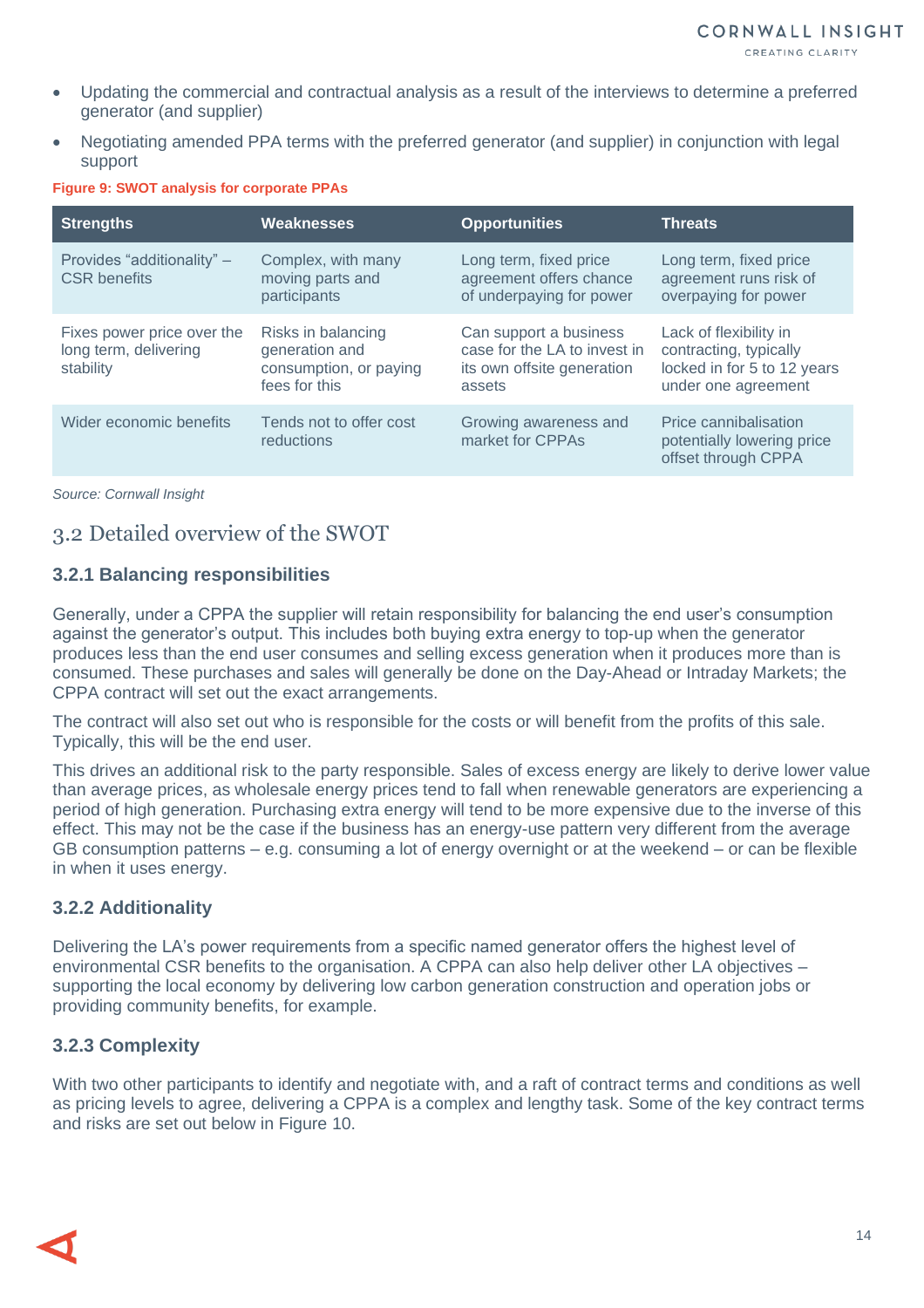CREATING CLARITY

#### <span id="page-14-0"></span>**Figure 10: CPPA key terms and risks**

| <b>Risk</b>                     | <b>Developer/Investor view</b>                                                                                                                           | <b>Corporate/ LA view</b>                                                                   |
|---------------------------------|----------------------------------------------------------------------------------------------------------------------------------------------------------|---------------------------------------------------------------------------------------------|
| Pricing                         | Ensuring fixed price meets lender requirements<br>and debt service                                                                                       | Needs to make economic sense against<br>forward wholesale curve and price forecasts         |
| Contract<br>duration            | Matching against typical long-term PPAs                                                                                                                  | Ensuring tenure does not go beyond planning<br>horizons of wider business                   |
| Other benefits                  | Ensuring these are worked into pricing<br>agreement                                                                                                      | Risks around change in law clauses and<br>pricing unknown benefits                          |
| Volume                          | Ensuring risk is not all on project in event of<br>non-delivery                                                                                          | Minimum volume may need to be guaranteed                                                    |
| Production                      | Performance guarantees may need insurance                                                                                                                | Corporate will take view from technical advisor<br>on production and any expected shortages |
| Fees and<br>shaping             | May try to reduce costs of shaping or pass risk<br>to supplier                                                                                           | May look to shape proportion of consumption<br>or smaller CPPA                              |
| Development<br>risk             | Ensuring adequate buffers in place against<br>project delays                                                                                             | Back-up or standard supply agreements<br>scoped in case of delay - generator might pay      |
| <b>Credit risk</b>              | Creditworthiness of corporate is key and will<br>affect willingness to sign the deal and<br>potentially, for those with high ratings, cost<br>reductions | Ensuring credit or PCG provision does not<br>impact pricing                                 |
| Change in law/<br>Force Majeure | Ensuring wide remit of FM parameters and risk<br>allocation is shared                                                                                    | Conditions around purchase from other<br>generators in FM event                             |

#### *Source: Cornwall Insight*

Our experience of the process of delivering CPPAs with clients has also indicated a need to involve and educate senior decision makers and financial professionals at the earliest opportunity. The LA team working to deliver the CPPA should remember that these individuals may not be aware of how the energy markets and energy procurement functions and how a CPPA arrangement differs from this. Education should include:

- Status quo arrangements for purchasing energy and the energy market
- The structure of the new arrangement, including where value arises and where it does not
- A frank assessment of the benefits and risks of the new arrangement

This will allow them to make an educated decision on the CPPA and to think about the value of the deal in terms of risk minimisation – a concept financial professionals will be familiar with – instead of as a nebulous potential cost saving over time.

Delivering a CPPA requires expert energy market support – as well as legal advisors. The scale of LA energy consumption portfolios is sufficient to make it worthwhile nonetheless – if the exercise is successful.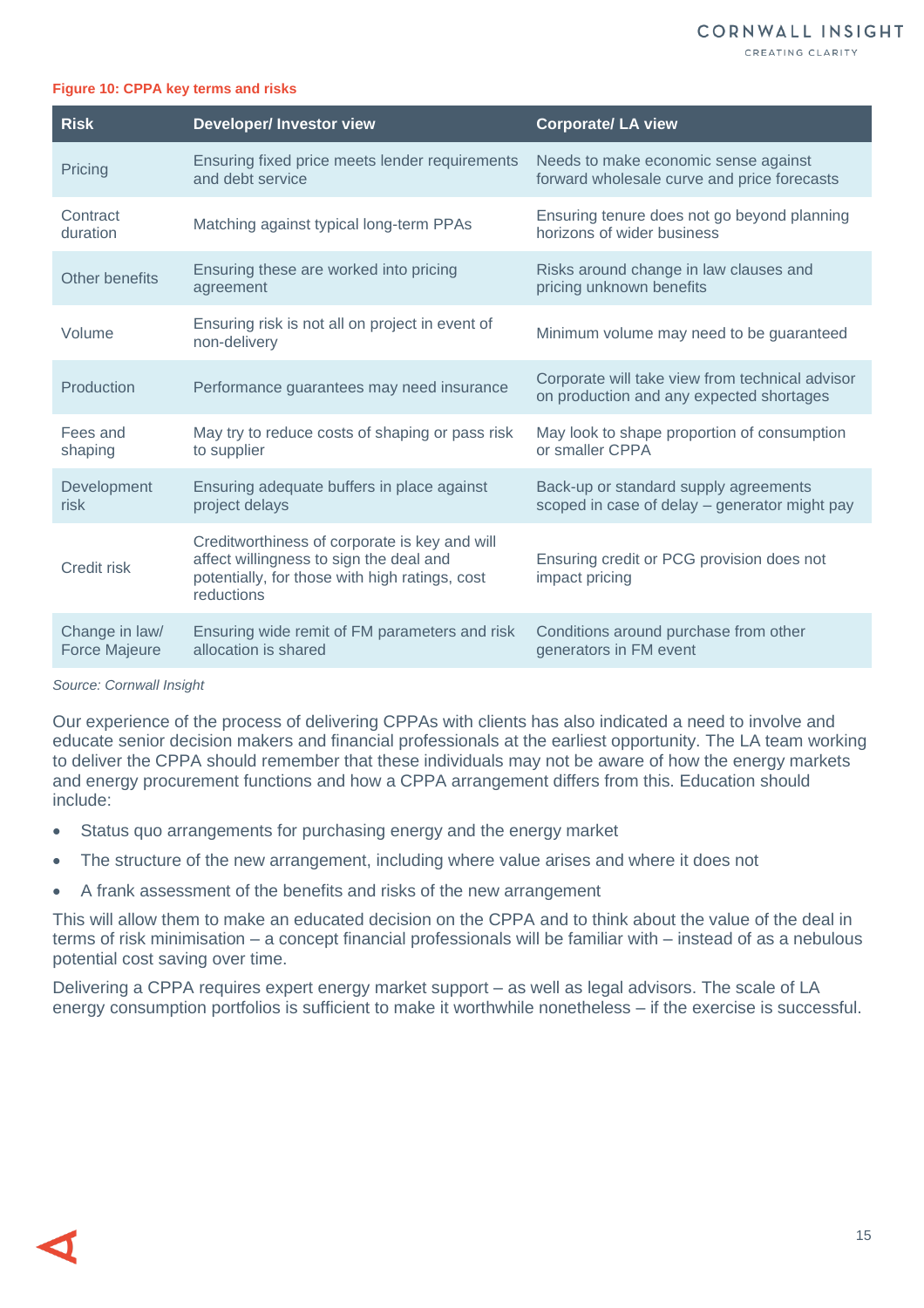#### CREATING CLARITY



There are a number of materials available online to assist with this process; in particular RE-Source, a European body set up to promote CPPAs, provides a toolkit [here.](http://resource-platform.eu/toolkit/)

The process consists of:

| 1. Generator and<br>corporate<br>agree template<br>for pricing<br>arrangements                                                                                                              | 2. Supplier tendered<br>for or sourced to<br>provide shaping or<br>sleeving services              | 3. Supplier fees and<br>pricing<br>arrangements<br>finalised and agreed |  | 4. Due diligence,<br>contractual details<br>agreed, board sign<br>off from corporate |  |
|---------------------------------------------------------------------------------------------------------------------------------------------------------------------------------------------|---------------------------------------------------------------------------------------------------|-------------------------------------------------------------------------|--|--------------------------------------------------------------------------------------|--|
| End to end process can be 9 months out to 2 years<br><b>Supplier may enter</b><br><b>Contract template in</b><br>process earlier<br>place earlier<br>6-9 months<br>1-3 months<br>3-6 months |                                                                                                   |                                                                         |  |                                                                                      |  |
| <b>Risks</b>                                                                                                                                                                                | <b>Mitigations</b>                                                                                |                                                                         |  |                                                                                      |  |
| Cannibalisation                                                                                                                                                                             | Account for in the price arrangements<br>Battery storage or flexible consumption to limit impacts |                                                                         |  |                                                                                      |  |
| Regulatory change and network<br>charging reforms                                                                                                                                           | Difficult to cover in contracts<br>Generator may                                                  |                                                                         |  |                                                                                      |  |
| Corporate creditworthiness                                                                                                                                                                  | Credit calls/re-openers<br>Multi corporate deals or an anchor corporate                           |                                                                         |  |                                                                                      |  |
| Additionality                                                                                                                                                                               | Direct matching of generation to demand<br>Separate sale of REGOs                                 |                                                                         |  |                                                                                      |  |
| Subsidy interaction                                                                                                                                                                         | Alignment to subsidy timelines<br>Generators may face one-off choice between subsidy and CPPA     |                                                                         |  |                                                                                      |  |

#### **3.2.4 Profit allocation**

Some LAs have been able to improve their ability to deliver front-line services by using CPPA deals to sleeve power from their own generation assets into their portfolios.

Controlling both ends of the CPPA arrangement means that LAs can set the power price paid to the generator.

Setting a low price will reduce generator profits but produce savings in operational budgets. These savings in operational costs could potentially be more easily reallocated in budgets than could profits from an investment, though a minimum return to pay off the investment would be required.



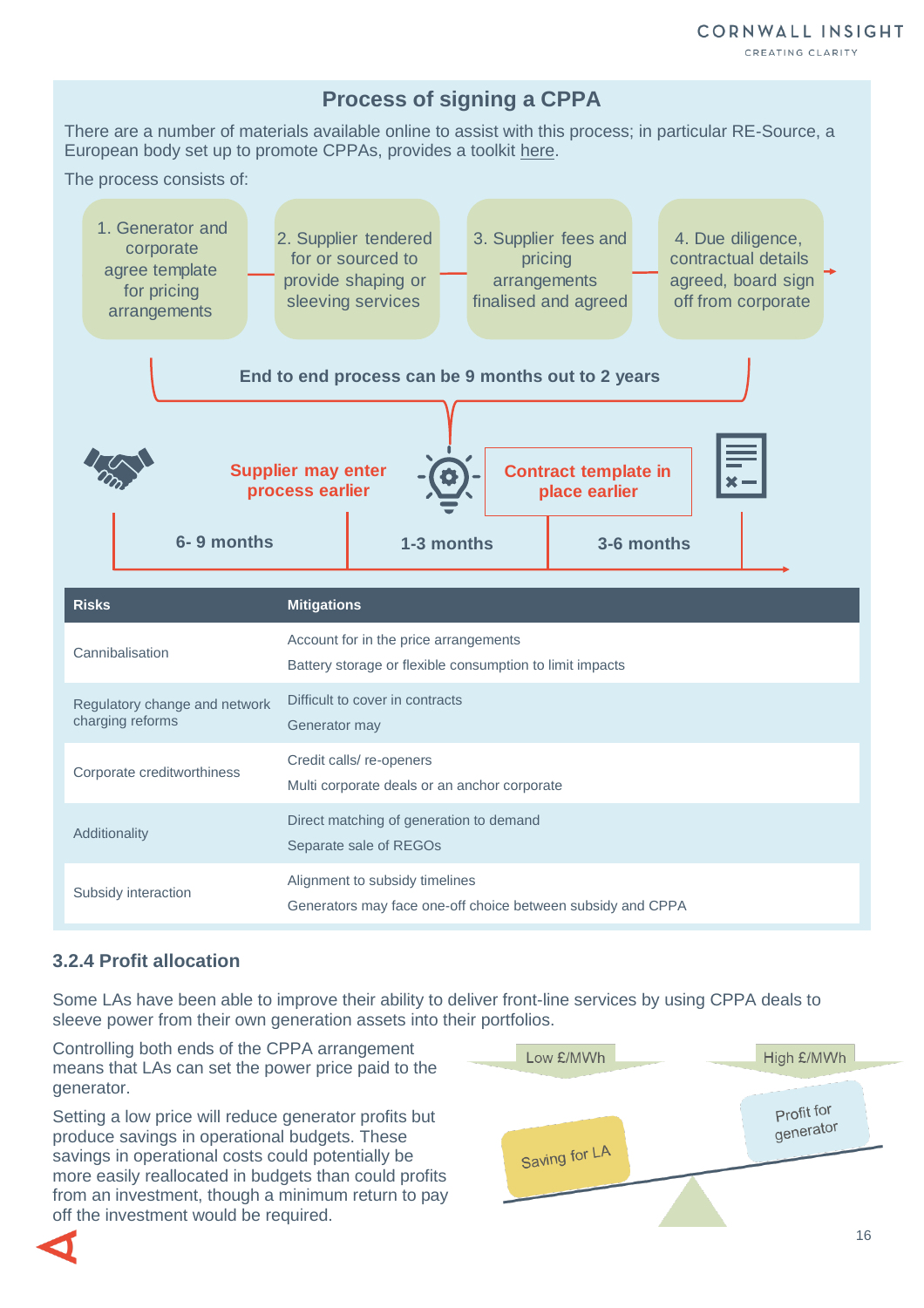## <span id="page-16-0"></span>3.3 Examples

Several recent examples of CPPA have been delivered by LAs and other public bodies, as well as by corporates.

#### **3.3.1 American blue-chips**

The original wave of CPPAs were – and continue to be – signed by American blue-chip companies, particularly tech giants including Google, Amazon, Facebook and Microsoft. These companies have the financial resources, credit ratings and – via their customer base – the need to decarbonise their energy portfolios to meet CSR objectives and contribute to combatting climate change. Google, for example, has globally signed 52 CPPAs for 5.5GW of renewable generation capacity; Microsoft has over 1.9GW. For these mega-corporations, CSR benefits are more valuable than the cost of doing CPPA deals.

#### **3.3.2 UK Universities**

20 UK Universities signed a 10-year, £50mn deal with Statkraft in October 2019. The deal was facilitated by sleeving through The Energy Consortium's (TEC's) framework, including current energy supplier EDF Energy. TEC noted that the agreement would provide the participants both with certainty on the budget for energy going forwards, but also flexibility as the arrangement does not completely cover each University's needs.

The aggregated nature of the portfolio allows organisations with smaller portfolios and less secure credit to sign deals which may not otherwise have been possible. The contract arrangement may also allow for additional members to join over time.

#### **3.3.3 City of London**

Recently ran a tender process for 35-55GWh/year of renewable power from named, new-build onshore wind or solar generators – aiming for close to 45GWh/year. The 15-year deal was expected to be worth around £30.4mn and indexed to CPI over the term. Green certificates were required as part of the arrangement. The results of this tender, which closed 24 January, have not yet been announced, but it is believed that the exercise was successful in delivering a partner for further negotiation.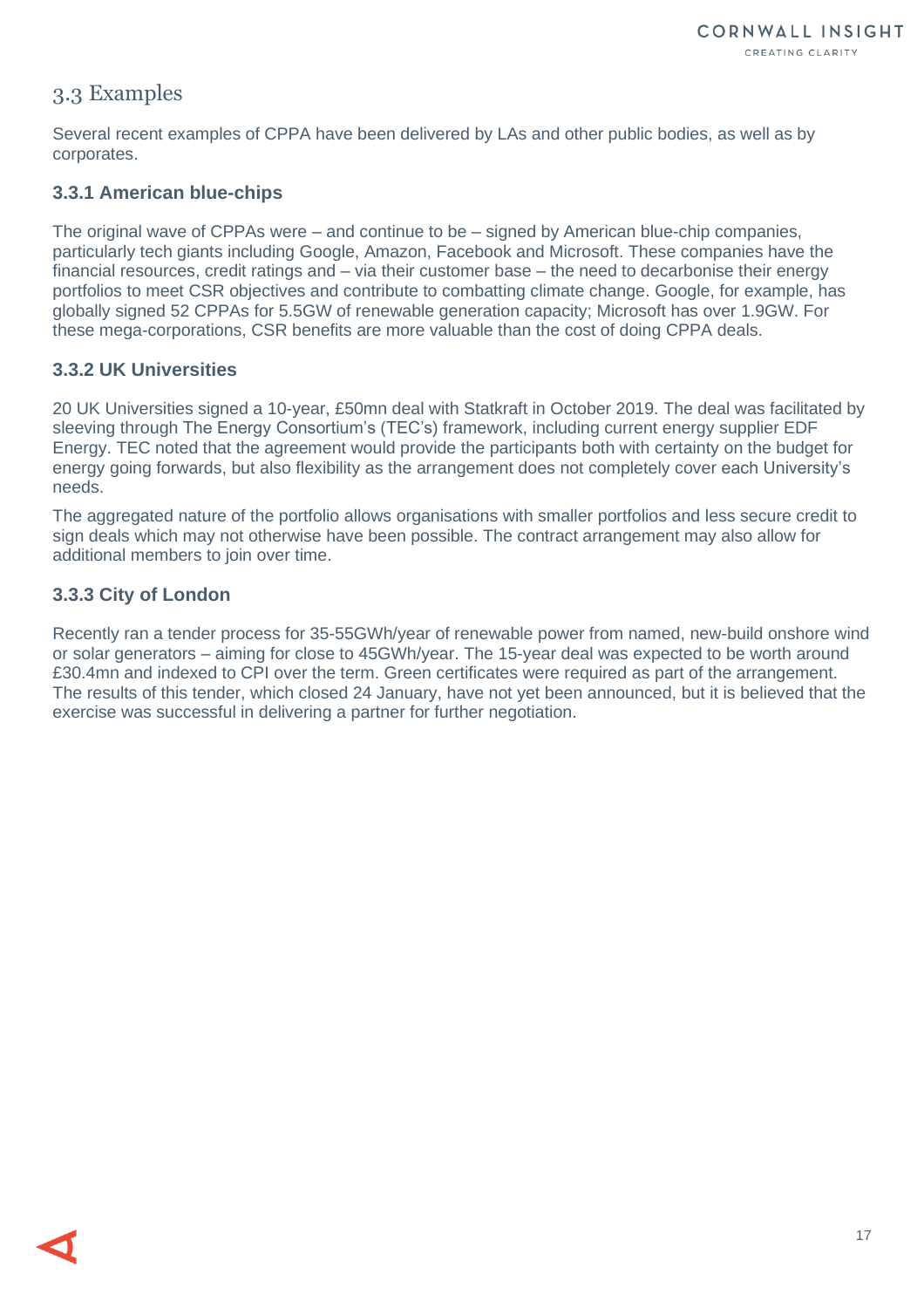# <span id="page-17-0"></span>4 LA Ownership of Assets

## <span id="page-17-1"></span>4.1 Description

Ownership of energy assets is increasingly attractive to LAs in order to maximise green and sustainability credentials, in order to support self-supply, create local jobs, and to provide the LA with ongoing revenue streams. While we have incorporated ownership of energy assets into a single chapter, there is a substantial difference between constructing and operating a 10MW solar farm compared to a 50kW array on the rooftop of public estate.

The Energy Hubs were set up by BEIS and the Local Enterprise Partnerships to support Local Authorities to develop Local Energy projects. The Energy Hubs can provide free early stage project development support from concept development through feasibility to business case. The Energy Hubs have developed a range of resources to support local authorities in developing projects. For a more detailed overview of developing local energy projects, please refer to the [Step-by-Step Guide to Local Energy](https://www.energyhub.org.uk/wp-content/uploads/2020/03/Step-by-Step-Guide-to-Local-Energy.pdf) and the Local Energy Guide which provides an overview of the Local Energy sector. To discuss a project with the Energy Hub, please email [info@energyhub.org.uk](mailto:info@energyhub.org.uk) or complete an [enquiry form.](https://www.energyhub.org.uk/wp-content/uploads/2019/09/GSEEH-Enquiry-Form.pdf)

Traditionally an LA will subcontract to an engineering, procurement and construction (EPC) provider who will deliver or subcontract much of the planning, development, construction and commissioning work when building their own asset.

#### **4.1.1 Development process/ decision gates**

The high-level stages in developing an energy asset are:

- **Financial considerations:**
	- $\circ$  Development Finance early stage, high risk project development finance may be limited in public sector budgets, the Energy Hubs can support eligible projects through to business case development. Where internal project development funds are available a LA will typically outsource these elements. Partnerships for a joint venture approach may also be developed with the private or community sector to reduce financial risk
	- o Capital Financing typically not an issue with LA-owned assets
		- Proportion of debt and equity, financial partner, loan rates etc.
	- o Understanding the business plan
		- Revenues and costs, profit and loss, profiling, avoided costs in the case of an on-site asset
		- This will include "typical" commercial contracts such as power purchase agreements (PPAs) and operations and maintenance (O&M) contracts, to be updated with site-specific costs once known
	- $\circ$  Updating the forecast position with out-turn revenues, and refining financial mode for market developments and regulatory change
- **Feasibility & business case**
	- o Concept development and options appraisal
	- o Site selection
	- o Feasibility studies
	- o Business case
	- o Procurement options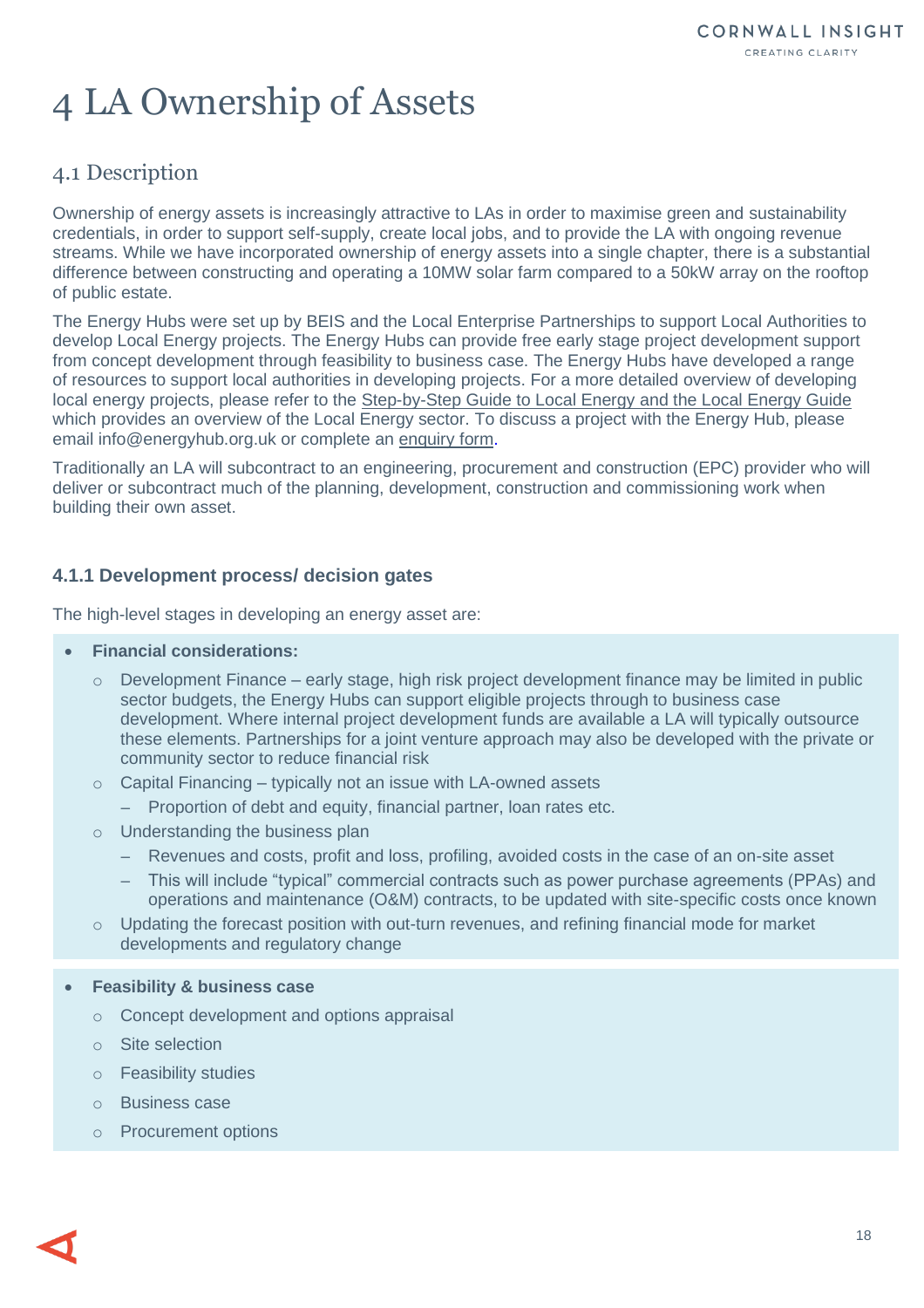#### • **Detailed design & planning:**

- o Local engagement, engagement with the landowner (if separate entity to the council)
	- Securing an option to lease or purchase the land
- $\circ$  Securing a connection offer, typically from the local distribution network owner (DNO)
- o Planning application
	- This is potentially not needed for rooftop solar or other very small-scale assets subject to criteria
	- Including preapplication consultation with Local Planning Authority and local community
	- Post-planning consents
- o Securing contracts for delivery of the site and ongoing maintenance and revenues
	- Construction quotation and costing
	- O&M quotation and costing
	- PPA tendering and agreement of terms.
- $\circ$  The prior stages enable a Final Investment Decision to be made (referred to as financial close), which in turn enables construction to commence

#### • **Physical construction and connection:**

- o Lease/ purchase land
- o Construction
	- Length of time in this phase depends on asset type and size
- o Commissioning and connections
- Operations and maintenance 25 year+ lifetime
- **End of asset lifetime decisions**
	- o Refurbishing or other options

These stages and their duration can vary slightly depending on the type of asset being developed. A council may be building on its own land, avoiding any negotiation there. It may also sole-fund the asset, avoiding the need to engage with potential debt providers.

Rooftop solar or other small-scale renewable assets on-site may avoid the need for planning and grid connections (although appropriate documentation should be submitted to inform the DNO of the asset). Similarly, if the generation is consumed on site, there is no need for a PPA. These differences are explored further overleaf.

.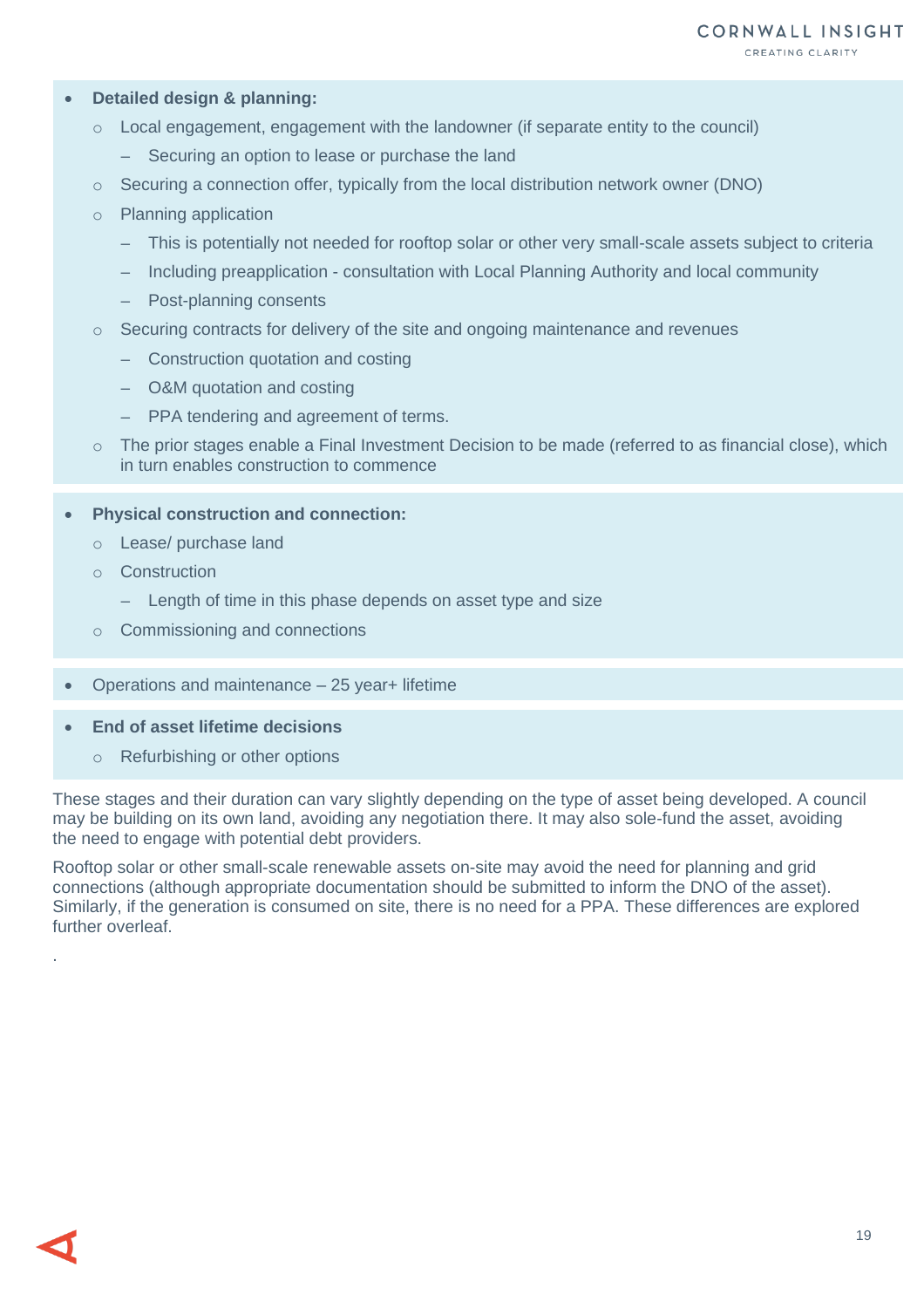#### CORNWALL INSIGHT

CREATING CLARITY

#### **Figure 11: Typical project development timeline**

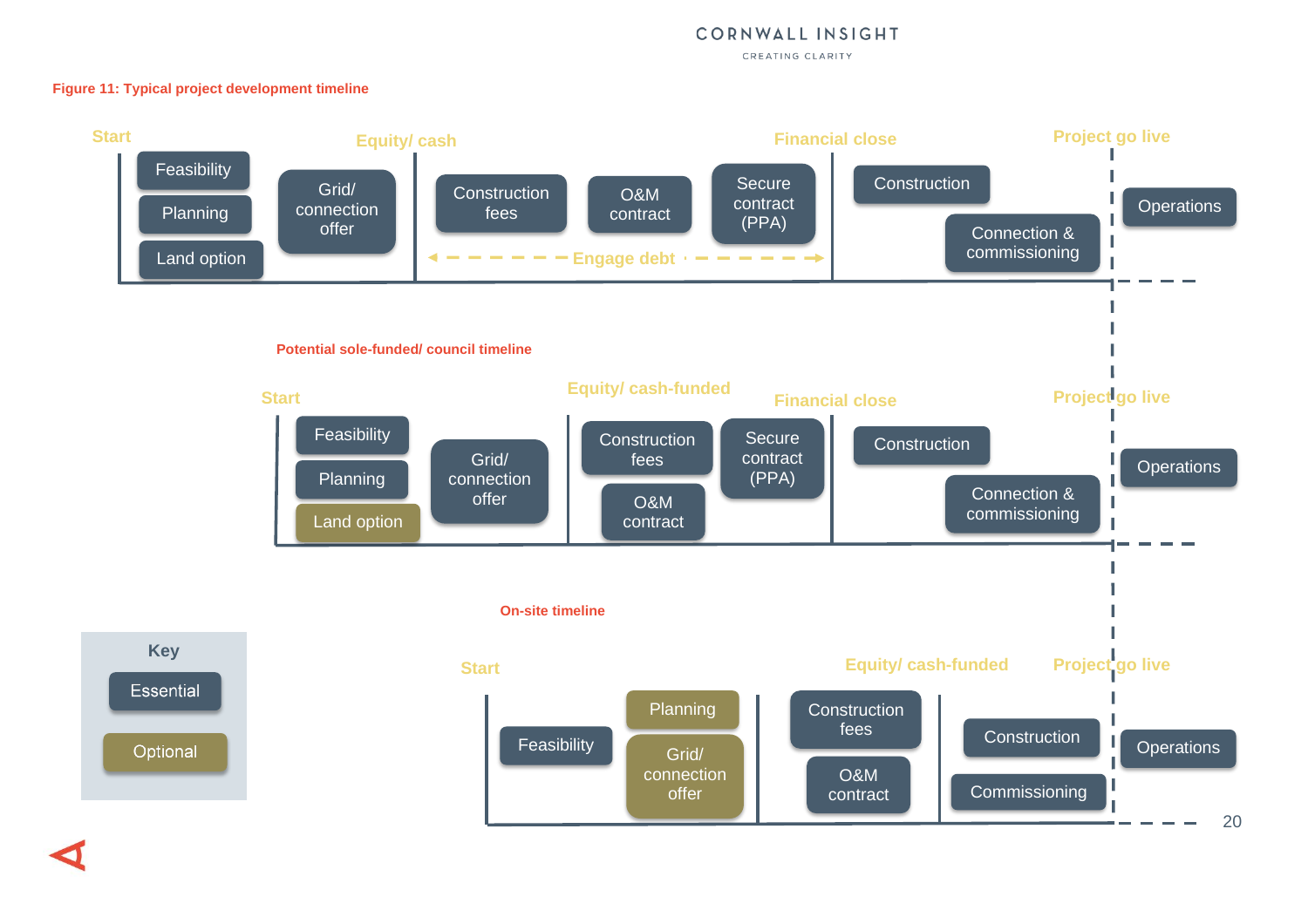Many of these stages require a high degree of technical knowledge and the LA will typically outsource many elements, including development of the business plan, planning support, dealing with grid connections, construction and commissioning.

There are also various degrees of ownership, such as sole council ownership, joint ventures (JVs), or leasing the land for a developer to construct the energy asset. These further models are discussed in following chapters.

### <span id="page-20-0"></span>4.2 SWOT

#### **Figure 12: SWOT summary for LA ownership of assets**

| <b>Strengths</b>                                                                                                           | Weaknesses                                                                                                        | <b>Opportunities</b>                                                          | <b>Threats</b>                                                                                            |
|----------------------------------------------------------------------------------------------------------------------------|-------------------------------------------------------------------------------------------------------------------|-------------------------------------------------------------------------------|-----------------------------------------------------------------------------------------------------------|
| Strong renewable and green<br>credentials                                                                                  | High risk option – fully<br>exposed to market<br>movements unless fixed<br>price PPAs can be secured              | Maximising access to<br>cheap capital                                         | <b>Targeted Charging Review</b><br>and network charging<br>reform                                         |
| Potentially bring jobs and<br>investment to the<br>community.                                                              | Potentially complex, lengthy<br>and risky development<br>process                                                  | Use of underutilised<br>assets like disused<br>land, roof space               | Network constraints,<br>planning restrictions                                                             |
| Owning generation assets<br>provides for some mitigation<br>of price risk or value sharing                                 | A potential lack of council<br>knowledge of the project<br>development process -<br>outsourcing will entail costs | Re-opening of Pot 1<br>technologies (onshore<br>wind, solar) in CfD<br>regime | Potential double-counting -<br>any CSR credits claimed<br>must be accompanied by<br>retiring certificates |
| Behind the meter assets can<br>potentially provide power at<br>lower cost than can be<br>purchased on the energy<br>market | One of the slowest options<br>being considered - a<br>number of months before<br>the asset will be operational    | Use of the local Energy<br>Hub's knowledge and<br>that of external advisors   | Wholesale price<br>movements - currently<br>very low                                                      |

*Source: Cornwall Insight*

#### **4.2.1 SWOT Detail**

- Strengths LA ownership of renewable assets provides the strongest and clearest link to a renewable or low carbon commitment, and therefore are particularly attractive to any LAs with a strong low-carbon focus. The asset can support jobs in the local community, although much of the economic activity will take place during the development and construction phases of the project.
- Weaknesses This option exposes the LA to all costs and benefits associated with owning an energy asset, and therefore it is a risky investment without revenue certainty or support provided through subsidy. As noted in the "opportunities" section, Pot 1 of the Contracts for Difference (CfD) subsidy has recently reopened to established technologies, providing some potential support in the future. Similarly the LA is exposed to the planning, consents and construction process, which it is not likely to be an expert in. It will be able to manage elements of these to an extent through subcontracting to experts.
- Opportunities Developing an energy asset (regardless of whether this is solely owned) allows the LA to make use of underutilised assets such as roof space, disused land, and other areas, improving local productivity. The reopening of CfD pot one to established technologies also potentially presents an opportunity for financial support, although strike prices of offshore wind are clearing very low, with prices falling below £40/MWh.
- Threats Industry reform is ongoing and consistently in flux as the energy system adapts to the challenges of a low-carbon decentralised system. The ongoing review of embedded benefits and network charging is going to negatively impact the business case for behind the meter assets from 2021, while embedded benefits are in the process of being reformed. This represents a substantial risk that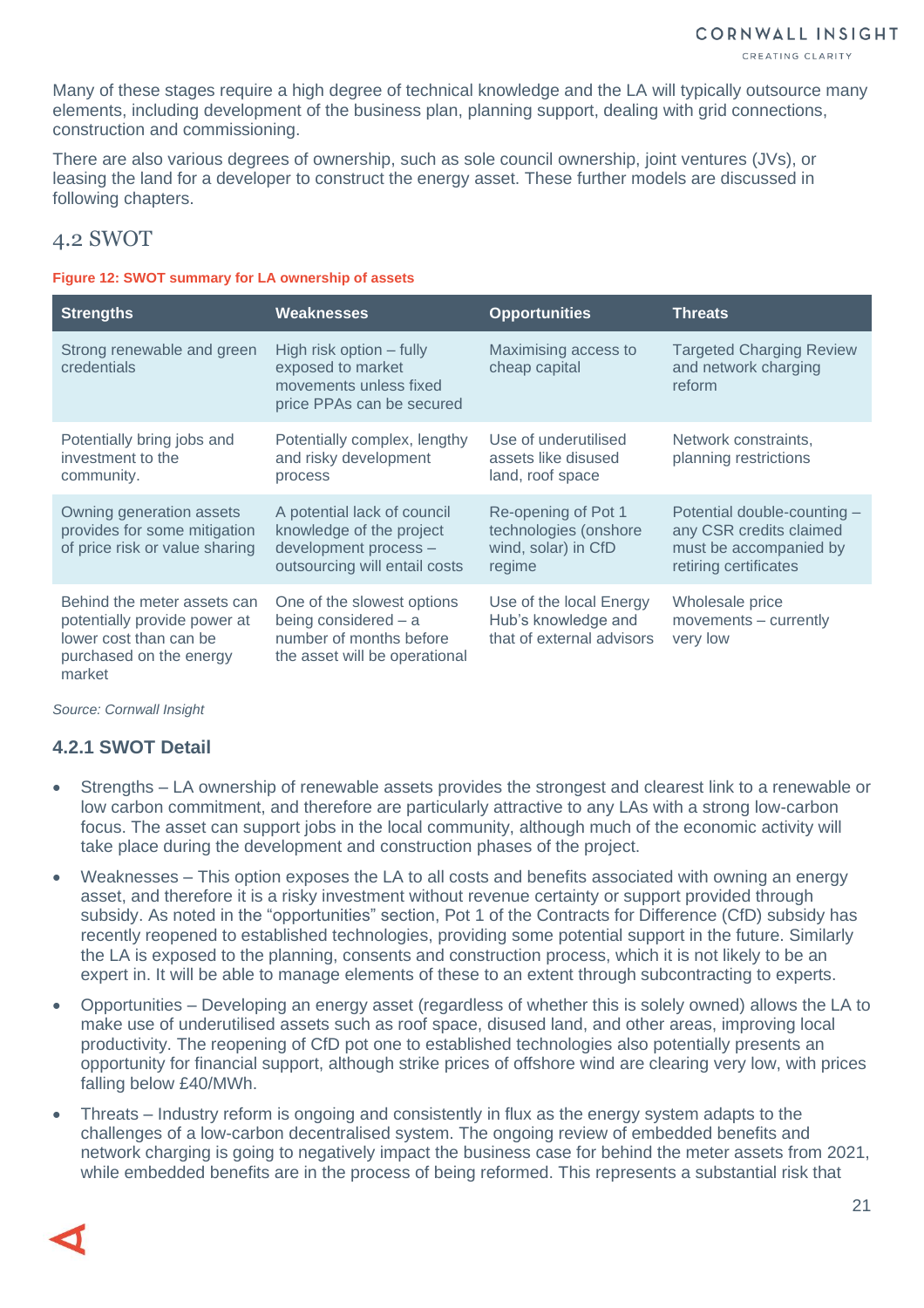could result in all embedded benefits being removed in some areas. The likely impacts of the reform are highly locational, with the potential outcome that some embedded generation assets could be charged network costs as opposed to receiving benefits. The impact behind the meter is probably less extreme, with charges being moved from volumetric charges to fixed charges, and a potential impact of offset costs in the region of 1-2p/kWh across most regions. While there may be some benefits from lower charges as part of the reforms, the reductions in revenues for generation assets are likely to significantly outweigh the potential upside. Network constraints and planning restrictions, if substantial within the LA's area, could result in delays or significant costs for the project. We also recommend all parties ensure that any green or low-carbon statements be accompanied by the retiring of green certificates.

### <span id="page-21-0"></span>4.3 Example

#### **4.3.1 Triangle Solar Farm**

The [Triangle Solar Farm](https://www.mlei.co.uk/projects/renewable-energy-storage/north-angle-solar-farm/case-study-triangle-farm) is a 12MW solar farm owned by Cambridgeshire County Council, which is supported under the Contracts for Difference (CfD) subsidy. The farm was funded as part of a £20mn EUfunded investment to deliver guaranteed energy savings.

The Council commissioned Local Partnerships in May 2014 to develop an EPC programme to provide guaranteed energy savings. Following analysis carried out for CCC by the National Re:fit team, a minicompetition was run and service provider Bouygues appointed in early August 2014. Savills also provided support for the council as a retained agent to deliver the project.

The solar farm's success has had a role to play in inspiring the county council's corporate energy strategy. The strategy is looking to change service design and building and land management to generate income. It will in turn reduce both energy usage and carbon emissions.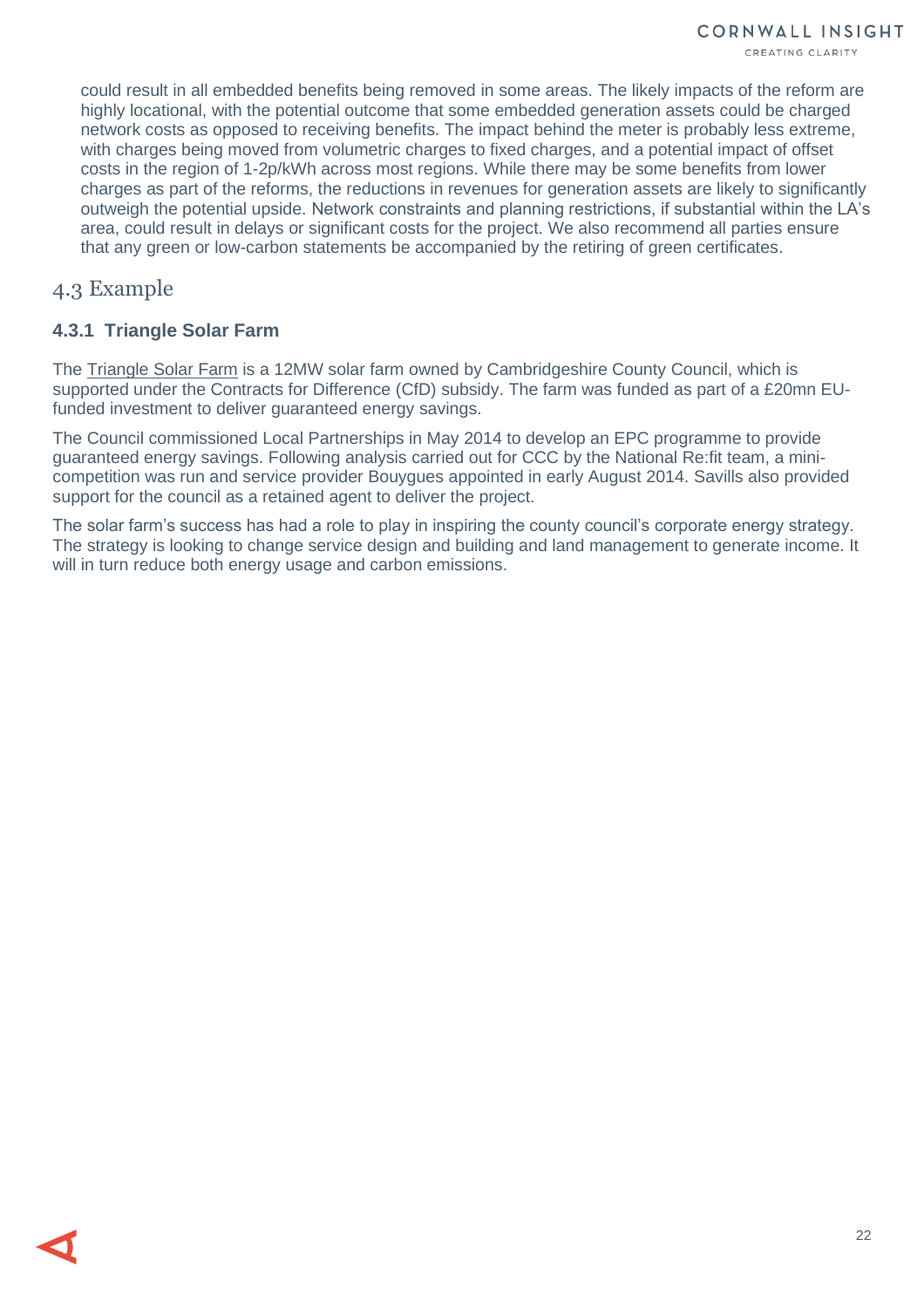# <span id="page-22-0"></span>5 JV Asset Development

## <span id="page-22-1"></span>5.1 Description

Joint venture (JV) asset development typically involves two parties partnering to deliver one or more projects. This partnership will require the establishment of a substantial governance structure in order to ensure that both parties' views are represented, and ensure that roles and responsibilities are well-defined. This will also ensure there is an appropriate allocation of revenues given the respective risks that each party is bearing in the development of the project.

JVs are typically implemented by most market players due to the significant up-front capital requirements of very large infrastructure projects. However, LAs have access to cheap capital through the public loans board and so their priorities may differ from the more traditional market participant. They may look to JV for skills/ market experience or as a risk sharing mechanism, providing the capital support and land for an experienced market participant to develop the project around.<sup>3</sup>

#### **5.1.1 Development process/ decision gates**

The development process is identical to that in section 4, particularly the elements related to the identification of a site, planning and permissions, tendering and quotations, and the physical construction and commissioning of the assets. However, there are some important differences:

- There is additional time and resource required in the feasibility and/or pre-feasibility stages to:
	- $\circ$  Identify a suitable partner that has the skills or characteristics desired of such a partner, and exploring the potential for a JV arrangement
	- $\circ$  Develop an appropriate governance framework that allows for suitable representation for both parties
	- $\circ$  Creation of an appropriate risk sharing and revenue sharing mechanism between both parties, which will typically require the drafting of one or more contracts and the involvement of legal teams from both parties
- There may be subsequent efficiencies in the development process including:
	- The potential for the JV partner to be experienced in the development of energy assets, aiding planning timescales and financial expectations, as well as having a network of tried and tested contractors that they may be able to call upon
	- o JV knowledge of the typical potential pitfalls and barriers to project development, and methods of alleviating them, including grid connection offers and active network management (ANM) schemes
	- $\circ$  Co-development of the project should help alleviate constraints within LA workforces and time spent dealing with the energy project, allowing them to the deal with other matters
	- $\circ$  The potential for simpler procurement arrangements under the JV than if the council looked to develop the asset itself

## <span id="page-22-2"></span>5.2 SWOT

Much of the SWOT assessment for an asset developed via a JV will be similar to that of a wholly owned asset. As noted earlier, the timeframe and many of the associated risks still apply. The most important differences lie in:

• Identifying, exploring and forming a collaborative partnership with complementary skills. This can take some time and is a key hurdle in developing an asset in this regard. However, there are now a range of

<sup>3</sup> For more in information on how to establish a joint venture, please read *[Establishing public-private Joint](https://www.uk100.org/wp-content/uploads/2019/05/Establishing-Local-Authority-JVs-for-Energy.pdf)  [Ventures and partnerships for investment in and delivery of energy schemes.](https://www.uk100.org/wp-content/uploads/2019/05/Establishing-Local-Authority-JVs-for-Energy.pdf)*

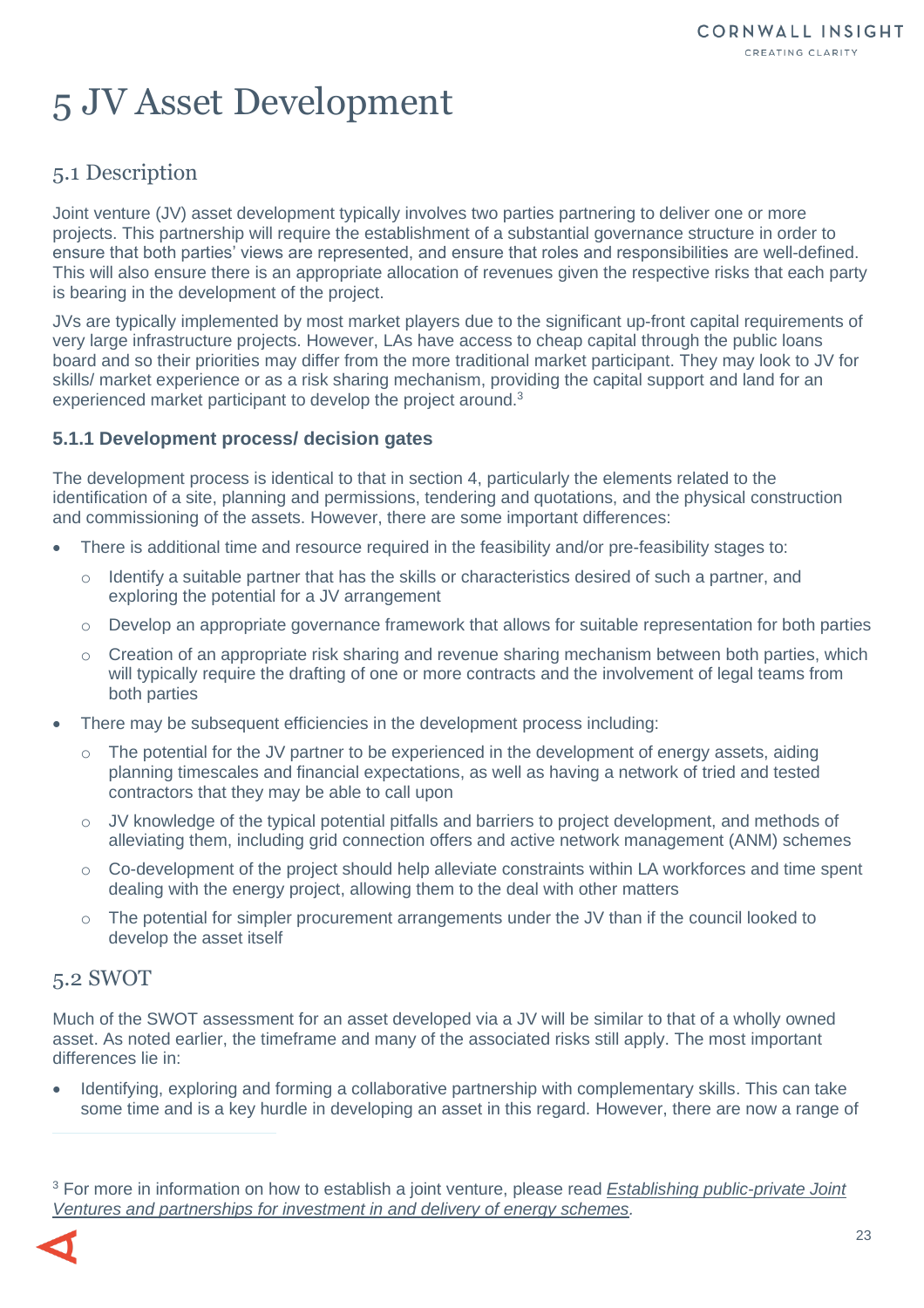private companies that have developed energy assets in JV with an LA, and therefore recommendations and market information should be relatively easy to access with LAs that have developed similar projects

- Developing a suitable governance structure that both parties can countersign. Once the partnership has been identified and both parties have developed a suitable heads of terms, there will follow a period of legal and contractual development in order to ensure that both parties can sign key governance documents. Again, the increasing prevalence of JV partnerships may make these easier to come by
- Risk and value sharing over the lifetime of the project unlike developing an asset alone, this option allows the LA to share this risk and any financial reward with a third party. When and how these costs and rewards are shared

#### **Figure 13: SWOT summary for JV asset development**

| <b>Strengths</b>                                                                                                                                           | Weaknesses                                                                                                                                           | <b>Opportunities</b>                                                                     | <b>Threats</b>                                                                                                                          |
|------------------------------------------------------------------------------------------------------------------------------------------------------------|------------------------------------------------------------------------------------------------------------------------------------------------------|------------------------------------------------------------------------------------------|-----------------------------------------------------------------------------------------------------------------------------------------|
| Once the governance<br>structure is agreed this can<br>lead to a simpler process<br>compared to self-<br>development - making use of<br>external expertise | Potential lengthy<br>implementation of governance<br>structure and costly legal fees<br>in negotiation and contract<br>process                       | Range of parties<br>increasingly looking to<br>partner on subsidy-<br>free assets        | Poorly aligned approach/<br>desires from the<br>collaboration                                                                           |
| Appropriate sharing of risk<br>and rewards                                                                                                                 | Some loss of control of and<br>potential dispersion of<br>ancillary benefits (e.g. location<br>of jobs created) and reduced<br>knowledge gain for LA | Using low-cost public<br>money to deliver<br>ongoing revenues for<br>front-line services | JV governance<br>arrangement is poorly<br>implemented                                                                                   |
| Owning generation assets<br>provides for some mitigation<br>of price risk or value sharing                                                                 | Information/ knowledge<br>asymmetry between parties                                                                                                  | Re-opening of Pot 1<br>technologies (onshore<br>wind, solar) in CfD<br>regime            | Network charging reform<br>- Forward Looking<br><b>Charges and Targeted</b><br><b>Charging Review</b><br><b>Significant Code Review</b> |
| Reduce LA time spent<br>dealing with the project,<br>allowing them to target other                                                                         | Lower profit than self-<br>development - sharing<br>mechanism                                                                                        |                                                                                          |                                                                                                                                         |

*Source: Cornwall Insight*

#### <span id="page-23-0"></span>5.3 Examples

matters

#### **5.3.1 Cathkin Braes wind**

Glasgow City Council and SSE established a JV to construct a £5mn 3MW wind turbine at Cathkin Braes in 2013. The turbine, which is expected to deliver 7.5GWh of renewable energy every year, took 18 weeks to construct.

#### **5.3.2 Warrington Solar**

Warrington Borough Council delivered an investment of £60mn in 60MW across two advanced highperformance solar arrays in 2019, in partnership with developer Gridserve. The council subsequently announced that it would be sleeving the output of one of these arrays into its own portfolio. According to documents published in February 2020, it expects to deliver annual savings of £865k, £805k and £945k in the first three years of operation, in addition to a community benefit fund of £85k/year for the 30-year expected life of the assets. Note this did not explicitly result in the establishment of a JV but highlights the potential for private-public partnerships.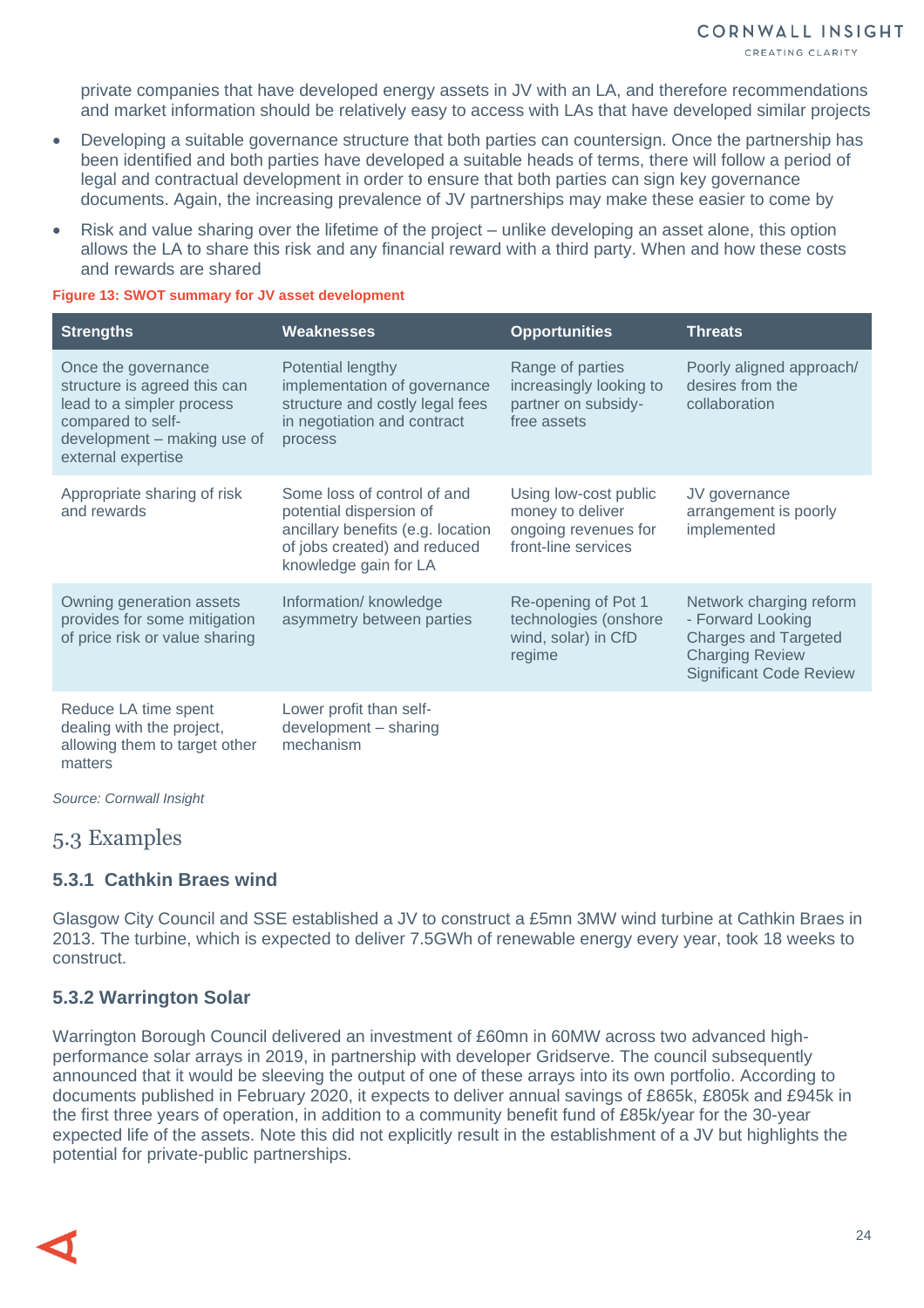# <span id="page-24-0"></span>6 Purchasing Developed Assets

## <span id="page-24-1"></span>6.1 Description

Purchasing a developed asset from a developer or financial institution entirely avoids the risks associated with planning, construction and delivery of a renewable energy asset. In order to maximise wider benefits, it would be beneficial if the asset were local, however this is not necessarily essential. However it requires significant due diligence review and assessment of the assets and associated business planning, which the LA may not be well placed to perform. In this instance, we strongly recommend engaging with a third party energy consultancy who can advise you on the appropriateness of the business plan and any key risks or opportunities over the short, medium and long terms.

This approach will also require significant commercial negotiation, and incur costs associated with legal and expert support in order to transact successfully.

In the approach adopted between GridServe and Warrington Borough Council, and supported by Leapfrog Finance, the LA can contract a private company to build the assets and agree a price to purchase the assets once fully developed.

#### **6.1.1 Process**

The high-level process for acquiring developed assets from developers or financial institution is:

- Initial approach
- Business plan assessment
	- o Commercial, technical and wider due diligence and review
- Review of expert advice
- **Negotiation**
- **Close**

#### **6.1.2 Initial approach**

The initial stages of a successful transaction – this stage confirms that the owner(s) (the vendor(s)) of the assets is willing to sell the asset(s) in question, and will likely provide an initial indication of what the vendor(s) might expect in order to sell the asset(s).

This can be shortened if the vendor has made public statements or released other information on the potential availability of its asset(s).

If the potential vendor is open to potential sale of asset(s), there will be a further stage of detailed review of the asset in question. This will require a signed non-disclosure agreement (NDA), and will likely require the employment of one or more expert advisors to provide advice on the asset, its value, and the detail around the business plan.

#### **6.1.3 Business plan assessment**

An assessment of the business plan for the asset(s) would for example include:

- 20-year forecasts of revenue streams including power prices, the Capacity Market, network benefits and service provision
- Due diligence
	- o Technical performance of assets
	- o Commercial arrangements
		- Route to market, offtaker (PPA) agreements, length of contract, agreements for grid services etc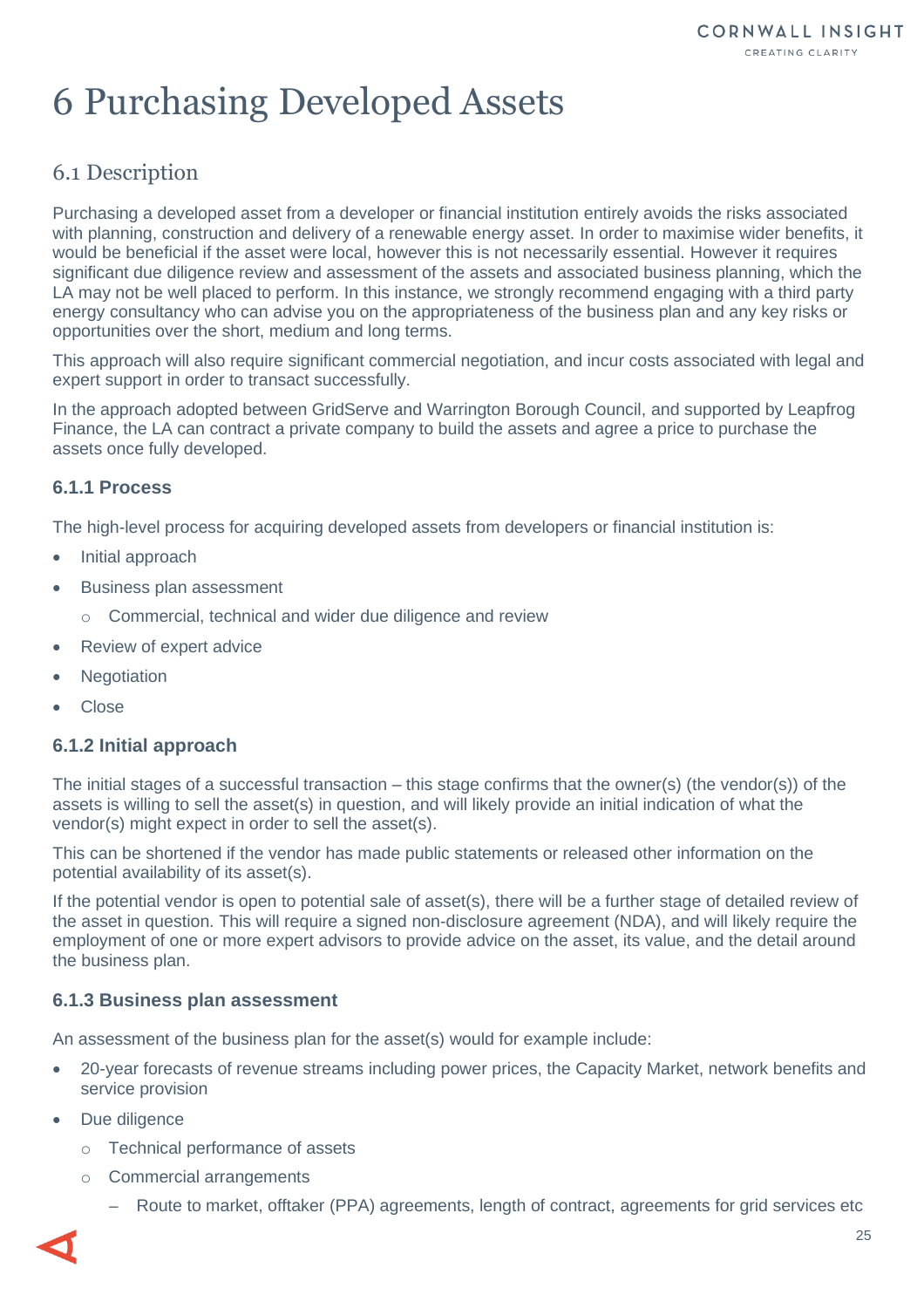- Potential tendering for PPAs with offtakers and negotiation, including request for proposal (RfP) development, recommending a shortlist of suppliers for interview, negotiation and ongoing monitoring.
- Development of risk register including signposted, expected and potential market and regulatory change

#### **6.1.4 Review of expert advice**

This stage could be incorporated with the previous stage. It is important that the buyer takes on board the advice of expert advice, asks questions to fully understand the advice provided and any recommendations, and also review the feedback internally.

Independent expert advice can assist with the review of previous disclosed prices for recent transactions in order to determine the current market value for the asset in question. They can also assist with understanding why there may be differences in the value of assets that on paper seem similar.

#### **6.1.5 Negotiation**

Negotiation with the vendor over the sale price.

#### **6.1.6 Close**

Agreement of the sale price and timings. Transfer of funds.

#### <span id="page-25-0"></span>6.2 SWOT

#### **Figure 14: SWOT summary for purchasing developed assets**

| <b>Strengths</b>                                                                                  | Weaknesses                                                                                | <b>Opportunities</b>                                                            | <b>Threats</b>                                                                                           |
|---------------------------------------------------------------------------------------------------|-------------------------------------------------------------------------------------------|---------------------------------------------------------------------------------|----------------------------------------------------------------------------------------------------------|
| Speed – potentially much<br>faster than developing<br>new assets                                  | Potentially lower returns                                                                 | May be some companies<br>looking to sell assets with<br>network charging reform | <b>Forward Looking Charges</b><br>Significant Code Review,<br>lowering the value of<br>embedded benefits |
| Removes planning,<br>development and<br>construction risk                                         | Potentially lengthy and<br>expensive due diligence<br>and negotiation process             | Potential refurbishing<br>opportunities if near end<br>of operational life      | Subsidy-free assets have<br>merchant risk - i.e. exposed<br>to future power prices.                      |
| Significant revenues if<br>plant are subsidised -<br>ongoing revenues over<br>lifetime of support | Less opportunity to<br>integrate with wider<br>community and deliver<br>economic benefits | Potential for future co-<br>location with battery<br>storage                    | Potential for price<br>cannibalisation - low realised<br>prices                                          |
| Owning generation assets<br>provides for some<br>mitigation of price risk or<br>value sharing     | Much reduced council<br>exposure to and<br>accumulated knowledge<br>of energy assets      |                                                                                 |                                                                                                          |

*Source: Cornwall Insight*

## <span id="page-25-1"></span>6.3 Examples

#### **6.3.1 Toggam Farm solar farm**

Forest Heath District Council in Suffolk purchased the Toggam Farm solar farm in Lakenheath. The 12.5MW site was purchased for £14.5mn in August 2016. The council expected the solar farm to bring in £300k in the first year from renewable subsidies, and expected this to rise to just over £700k per year after a decade. Commented on the acquisition, councillor Stephen Edwards, Forest Heath's cabinet member for resources and performance, said: "The way councils are financed is changing – our main government grant will be scrapped by around 2020 and council tax doesn't cover as much as people think. This means we have to look at new ways of investing to make money to pay for services."

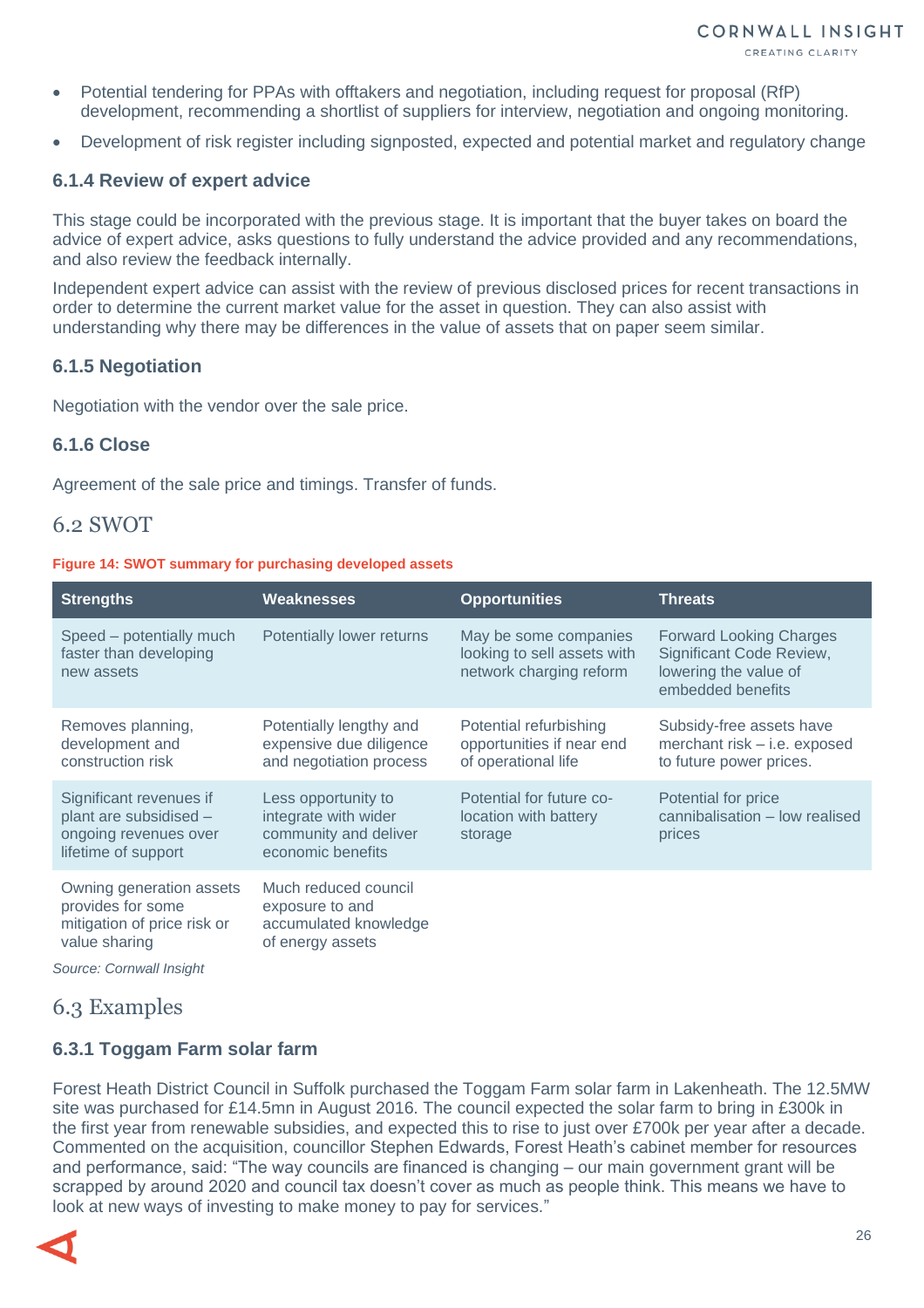# <span id="page-26-0"></span>7 Land Leasing Options

## <span id="page-26-1"></span>7.1 Description

This delivery route does not necessarily result in power or green credentials being supplied to the LA but can be leveraged to do so at no upfront cost. An LA asset will be leased – usually for a period of 20-30 years – to a developer, which will develop renewable generation technologies on it. This could include:

- Rooftop leases for solar generation
- Land leases, for solar, wind or other technology generation
- Lease of farms or other agricultural assets for the production of energy crops or biomass
- Energy from Waste deals, which tend to be complex and include topics such as gate fees for disposal of municipal waste as well as energy, and could in future include elements on waste heat
- EV charging hubs located on LA-owned land, particularly where an existing park-and-ride is repurposed

Typically, where rooftops are leased this is for a "peppercorn" (i.e. nominal) rent, with most benefits being provided to the host building via a contract to sell power to the host building, generally at an advantageous price compared to retail tariffs and including green certificates. The LA will not be exposed to any investment cost; the developer will also deliver any planning considerations and maintain the assets over their lifetime, taking any risk on the volumes of power produced.

The LA will also have a level of certainty on the cost of at least some of its power demand over the long term. However, financial benefits will be lower than had the LA developed the generation itself. The LA should be careful to secure a contract that does not risk exposure to higher prices for power than it might otherwise have paid, depending on the evolution of network charges and other non-wholesale elements of the power bill over the term of the contract.

The key advantage of roof-leasing, as opposed to self-development, is simplicity. The complexities of development and maintenance will be dealt with by experts and no cost will accrue to the LA. The disadvantage is that many of the financial benefits will be claimed by the developer.

Rents for standalone assets are likely to be on commercial terms, though again where this is adjacent to LA assets there may be a business case to supply power and certificates via a short private wire and this may be reflected in leasing terms.

## <span id="page-26-2"></span>7.2 SWOT

#### **Figure 15: SWOT summary for land leasing options**

| <b>Strengths</b>                                                                                                   | Weaknesses                                                                                   | <b>Opportunities</b>                                 | Threats                                                                           |
|--------------------------------------------------------------------------------------------------------------------|----------------------------------------------------------------------------------------------|------------------------------------------------------|-----------------------------------------------------------------------------------|
| Could be a simple method of<br>supplying the estate with<br>renewable energy if not just a<br>land lease agreement | No (or minimal) CSR<br>benefits where not behind<br>the meter                                | Better use of LA<br>building and land<br>portfolios  | <b>Targeted Charging Review</b><br>and network charging reform<br>reducing values |
| Long-term, low risk revenues<br>for the LA                                                                         | Potential double-counting<br>of green credentials                                            | Free maintenance<br>for unused land<br>assets        | Decommissioning of<br>generation assets should be<br>considered from outset       |
| Bringing jobs and investment<br>to the community - local focus                                                     | Little additional benefit of<br>doing a CPPA with<br>developer on lease vs<br>unleased asset | CPPA or direct<br>supply of low-cost<br>energy to LA | Length and firmness of lease<br>- land priorities may change                      |
| Potential to deliver low-cost<br>green power for no upfront<br>investment                                          | Potentially low value to the<br>council depending on asset<br>and contract                   |                                                      |                                                                                   |

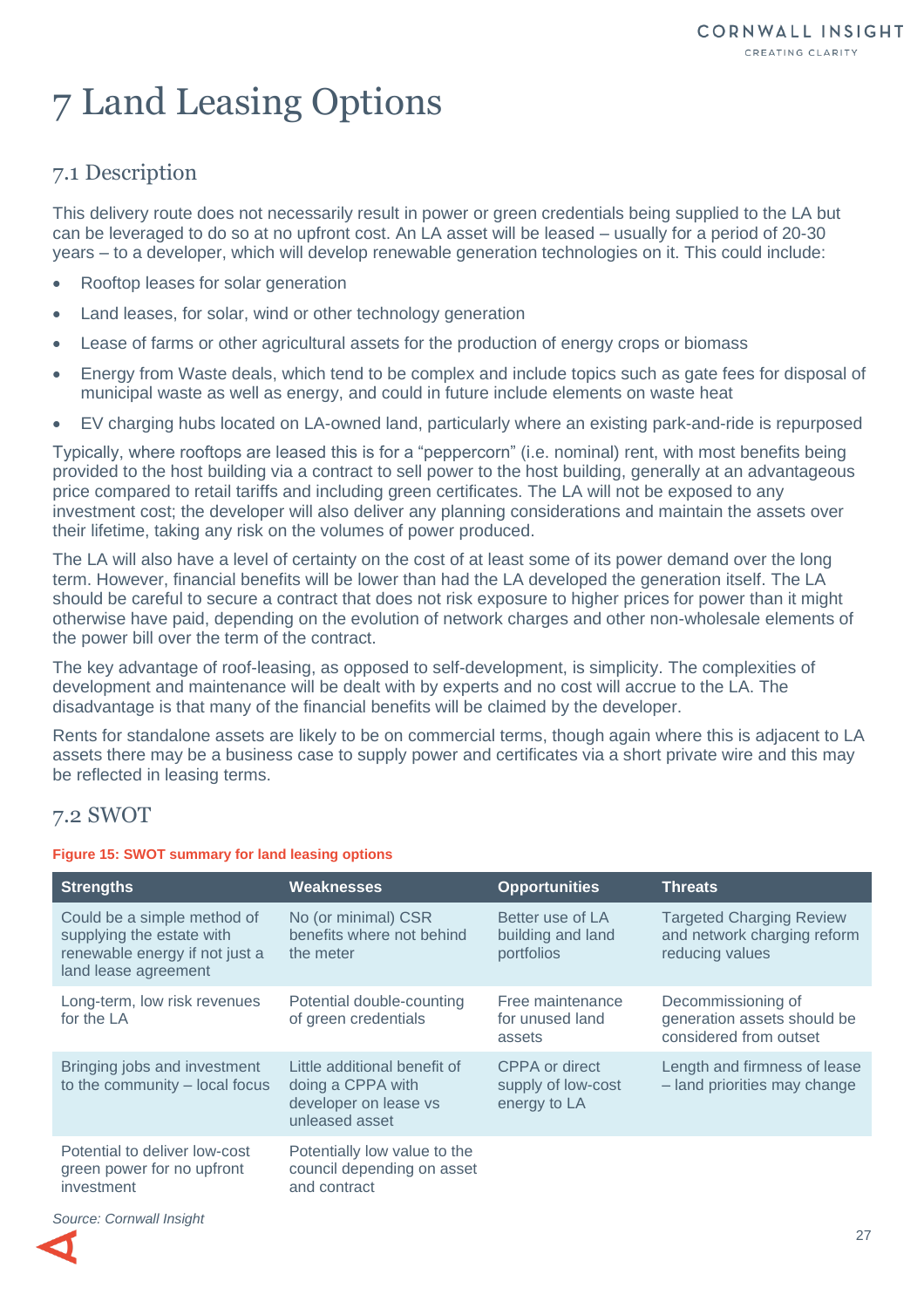#### **7.2.1 Low-cost energy supply**

Where an LA hosts rooftop solar generation, the organisation can often obtain green power at a cost lower than buying power from the public networks, as behind the meter supply currently offers significant costsavings on network charges and green levies. The generator can earn higher revenues than selling to the public networks, as the cost-saving for the host will typically be split between the two parties.

This is often also one of the main business models used by community energy organisations, and LAs have historically been a key partner for these organisations, which have installed generation on assets including schools and sports facilities.

However, it should be noted that this business model may come under threat from reforms to network charges as discussed in other sections. Further, if early proposals to bring some renewable subsidy costs out of the energy bill and into general taxation come to fruition then this could further reduce the value of behind the meter generation of this type.

Low-cost energy can also be provided where the LA land is adjacent to the leased land and energy is supplied via a private connection.

#### **7.2.2 Minimal CSR benefits and potential double-counting**

Where power is not supplied to the LA, little CSR benefit can be claimed in respect of green power. Wider benefits in terms of supporting local employment, improving air quality and reducing noise levels could potentially be delivered, however.

While carbon-saving benefits can be delivered by producing energy on LA assets, care should be taken not to double-count these savings. For example, if renewable energy production is being used to claim carbon emission reductions by the LA, then attendant REGO certificates or other means of demonstrating these reductions should be surrendered by the LA to demonstrate this, rather than sold in the market to another party who would also wish to claim these reductions. This can be accounted for in leasing terms and the relatively low value of these certificates make this a low-cost proposition – see Section **Error! Reference s ource not found.** for more on REGOs and other green certificates.

## <span id="page-27-0"></span>7.3 Examples

### **7.3.1 Plymouth Energy Community**

Plymouth Community Energy is one example of a large number of community energy groups set up with the support of LAs. In this case, Plymouth City Council backed the group, providing support and loans in early days of the project. Its first solar share offer was launched in 2014, providing – alongside a loan from the council – sufficient funds to install 800kW of solar arrays on 21 local schools. The energy generated is sold to the host buildings, reducing the council's carbon emissions, providing income to pay off the investments, support community benefits and underpin the group's work to provide further installations.

#### **7.3.2 West Suffolk Solar for Business**

This scheme installed solar panels on the roofs of commercial buildings in the West Suffolk Council area. The council acted as a developer, leasing rooftops from business to install panels for 25-year terms, with power sold to the host organisation at reduced rates. The scheme has since been supplemented by the Greener Suffolk Business Service which also provides energy efficiency, renewable heat and renewable generation services.

This example also does not result in a reduction in carbon emissions from the LA's own portfolio, though it does support a reduction in emissions from the wider economy in the LA's area of responsibility.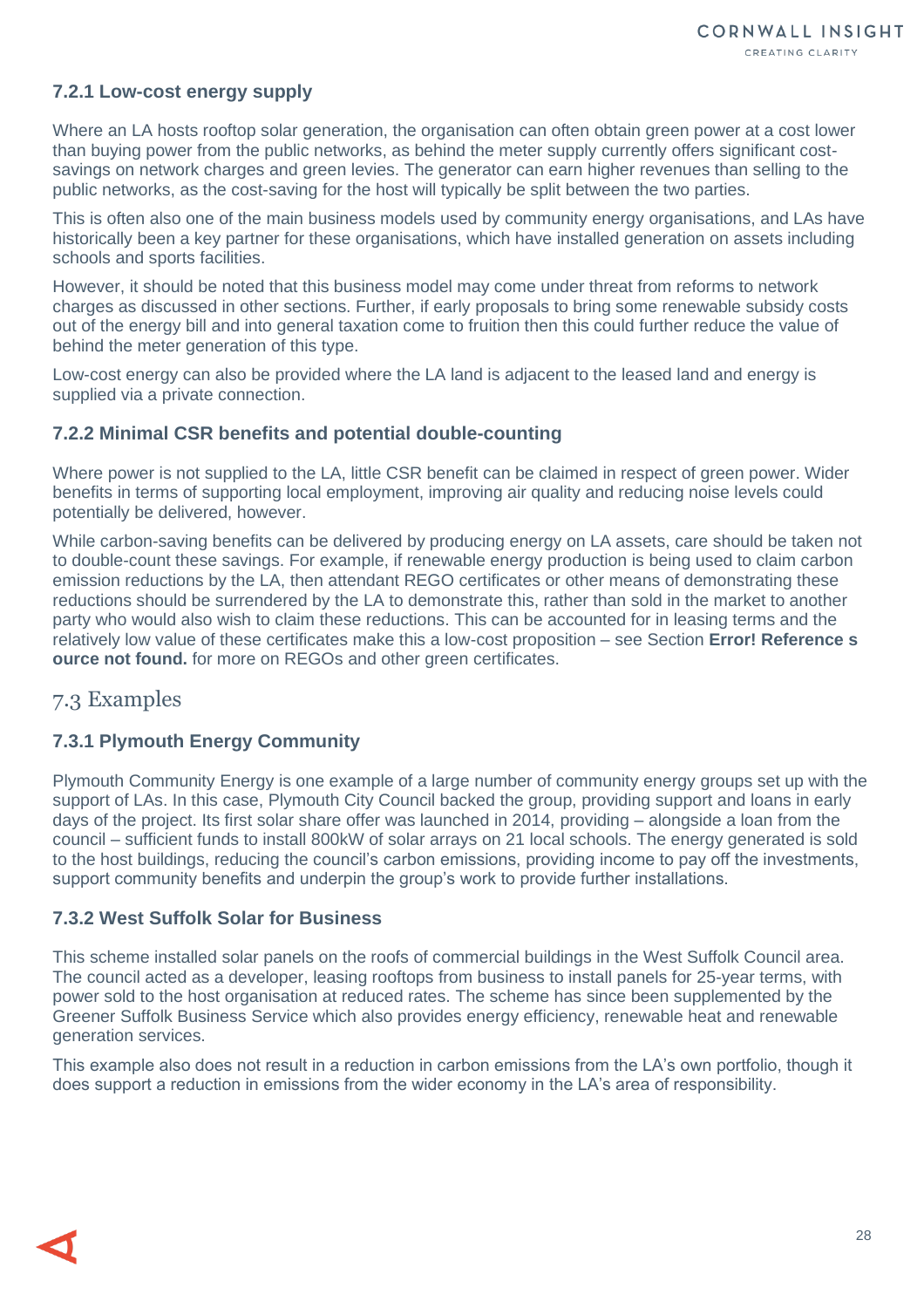# <span id="page-28-0"></span>8 Glossary

| <b>Term</b>                                                          | <b>Acronym</b> | <b>Definition</b>                                                                                                                                                                                                               |
|----------------------------------------------------------------------|----------------|---------------------------------------------------------------------------------------------------------------------------------------------------------------------------------------------------------------------------------|
| Behind the meter                                                     |                | Location of generation or batteries on the demand-side of the<br>customer's meter, usually an investment to minimise third party<br>charges for power                                                                           |
| <b>Capacity Market</b>                                               | <b>CM</b>      | The CM is designed to ensure that there is sufficient generation<br>capacity available to the system to maintain supply                                                                                                         |
| <b>Contract for Difference</b>                                       | <b>CfD</b>     | The current support scheme for large scale low carbon generation.<br>Suppliers are required to make payments on a £/MWh of electricity<br>supplied basis.                                                                       |
| Department of Business,<br>Energy, and Industrial<br><b>Strategy</b> | <b>BEIS</b>    | The government department responsible for GB's energy policy                                                                                                                                                                    |
| <b>Distribution Network Operator</b>                                 | <b>DNO</b>     | Own and maintain the distribution networks: regional mid- and low-<br>voltage networks which serve most customers and growing<br>amounts of generation. There are 14 distribution regions in GB                                 |
| Domestic consumer                                                    |                | A household customer                                                                                                                                                                                                            |
| <b>Embedded generation</b>                                           |                | Generators connected to the distribution, as opposed to<br>transmission, networks. Typically, small in size and often<br>renewable                                                                                              |
| <b>Electric Vehicle</b>                                              | EV             | Car, van or truck fuelled by electricity rather than fossil fuels. Zero<br>tailpipe emissions, offering fume and noise emissions reductions,<br>and if charged with low-carbon electricity, carbon emissions<br>reductions also |
| <b>Feed-in Tariff</b>                                                | <b>FiT</b>     | The FiT scheme supports small scale (sub 5MW) generation by<br>providing a guaranteed price for electricity generated.                                                                                                          |
| Generator                                                            |                | Producers of electricity, typically either thermal (coal, oil, gas,<br>biomass etc), nuclear, or renewable (solar, wind, hydro), though<br>other technologies exist                                                             |
| Load factor                                                          |                | The amount of power a generator produces, compared to the<br>theoretical maximum                                                                                                                                                |
| Non-domestic consumer                                                |                | A customer who uses energy supplied for business purposes                                                                                                                                                                       |
| <b>Offtaker</b>                                                      |                | A purchaser of power from a generator, mostly but not exclusively<br>an energy supplier                                                                                                                                         |
| Power Purchase Agreement                                             | <b>PPA</b>     | An agreement between a supplier and generator to buy the<br>electricity output of the generator                                                                                                                                 |
| Renewables                                                           |                | A blanket term for "green" or "low-carbon" generation technologies.<br>Typically include solar, wind, hydro, wave, tidal stream, biomass,<br>and biogas. May also include hydrogen                                              |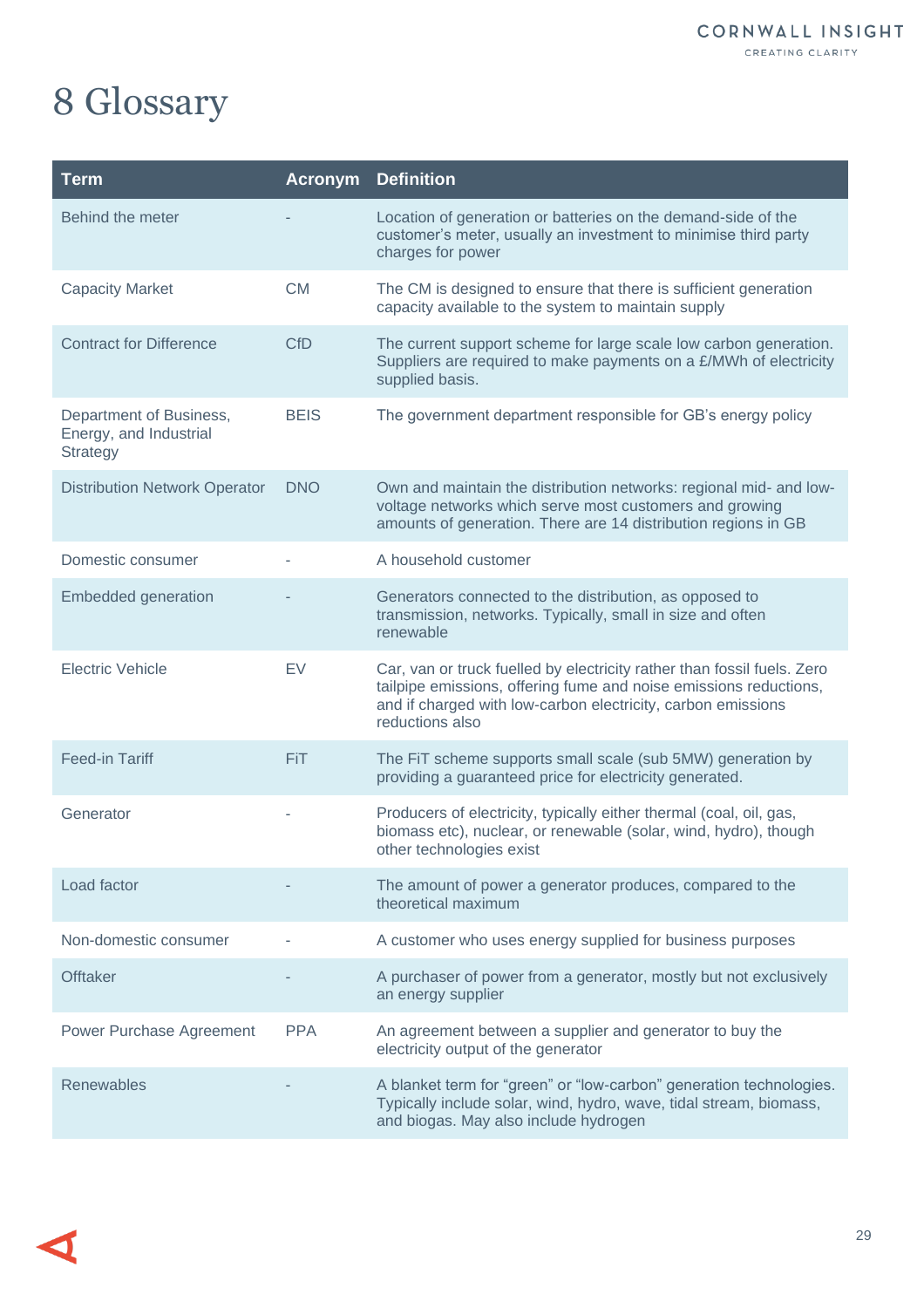CREATING CLARITY

| Term                           | <b>Acronym</b> | <b>Definition</b>                                                                                                                                                                                                                                    |
|--------------------------------|----------------|------------------------------------------------------------------------------------------------------------------------------------------------------------------------------------------------------------------------------------------------------|
| <b>Renewables Obligation</b>   | RO.            | The Renewables Obligation was the main scheme to support large<br>scale renewable generation. Suppliers are obligated to present a<br>certain number of Renewables Obligation Certificates (Rocs) each<br>year for each MWh of electricity supplied. |
| <b>Significant Code Review</b> | <b>SCR</b>     | A large and wide reaching review of the operation of an area of the<br>electricity industry. Run by Ofgem to look into perceived faults, and<br>allowing it to introduce sweeping changes in relatively short<br>timescales                          |
| Supplier                       |                | Energy retailer                                                                                                                                                                                                                                      |
| Tariff                         |                | An energy supply contract                                                                                                                                                                                                                            |
| Wholesale                      |                | The commodity price of electricity. Various prices exist, through<br>indexes and markets. Wholesale costs make up about 35-40% of<br>the typical electricity bill                                                                                    |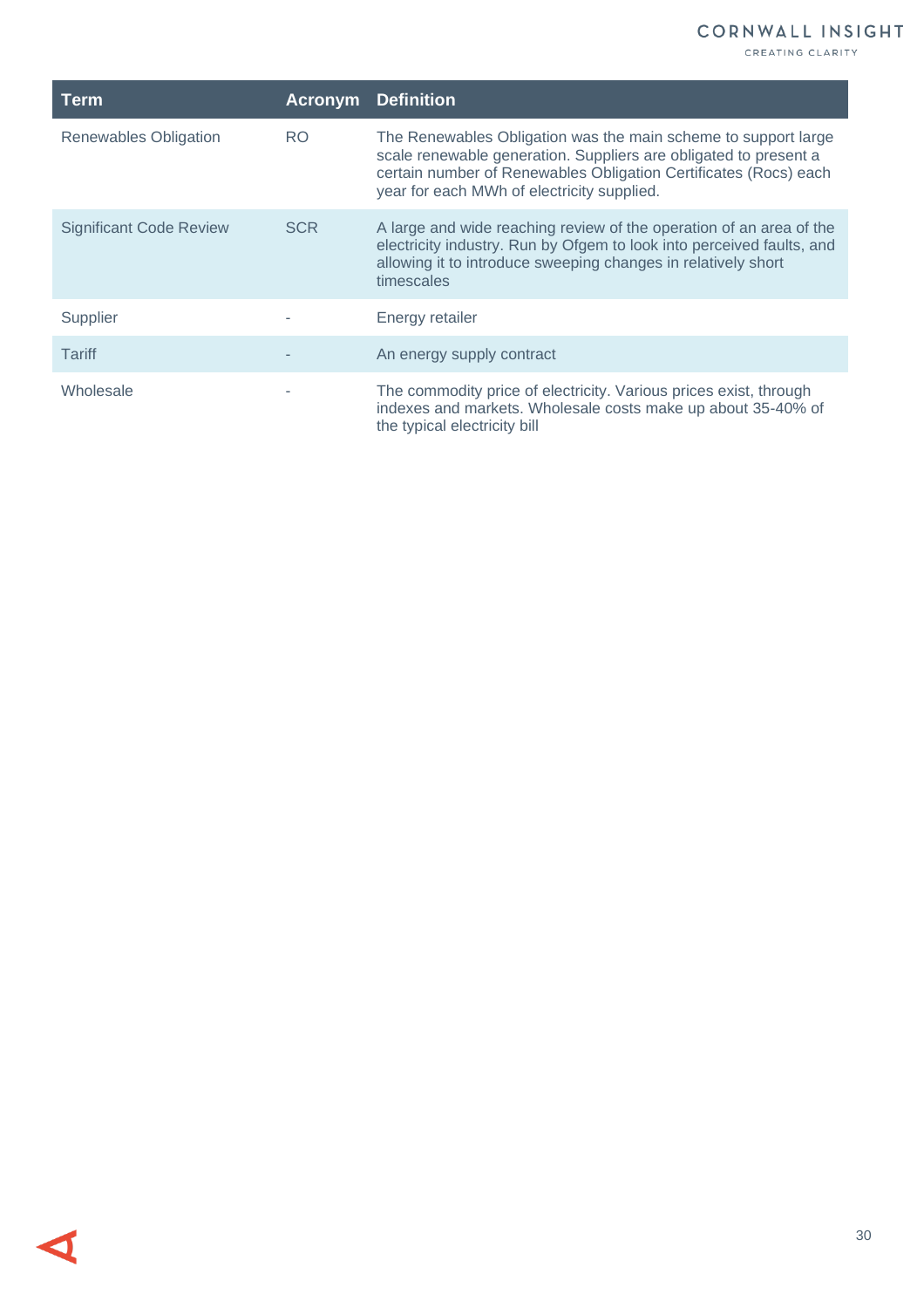# Control sheet

| Document name      | Energy Procurement and Investment Models for Local Authorities |
|--------------------|----------------------------------------------------------------|
| Issue date         | 16 March - draft, 3 April 2020 - final                         |
| Document author(s) | Dan Starman, Tom Andrews                                       |
| Project owner      | Dan Starman                                                    |

# <span id="page-30-0"></span>Revision history

| <b>Date</b> | Version no. | Summary of changes                                              |
|-------------|-------------|-----------------------------------------------------------------|
| 10/03/20    | 0.1         | First drafting of report, including sections, layout, structure |
| 13/03/20    | 0.2         | CPPA commentary added                                           |
| 17/03/20    | 0.5         | Consolidation of different sections                             |
|             | 0.6         | Addition of glossary and first review                           |
|             | 0.7         | Executive summary complete                                      |
| 18.03.20    | 1.0         | Released first draft – JB and KM review                         |
| 17/04/2020  | 1.1         | <b>Revisions - TA</b>                                           |
| 21/04/2020  | 1.2         | <b>Revisions - DS</b>                                           |
| 04/06/2020  | 1.4         | Finalisation - TA                                               |

## <span id="page-30-1"></span>Approvals

| Approved by | Level | Signature | Date | Version |
|-------------|-------|-----------|------|---------|
|             |       |           |      |         |
|             |       |           |      |         |
|             |       |           |      |         |